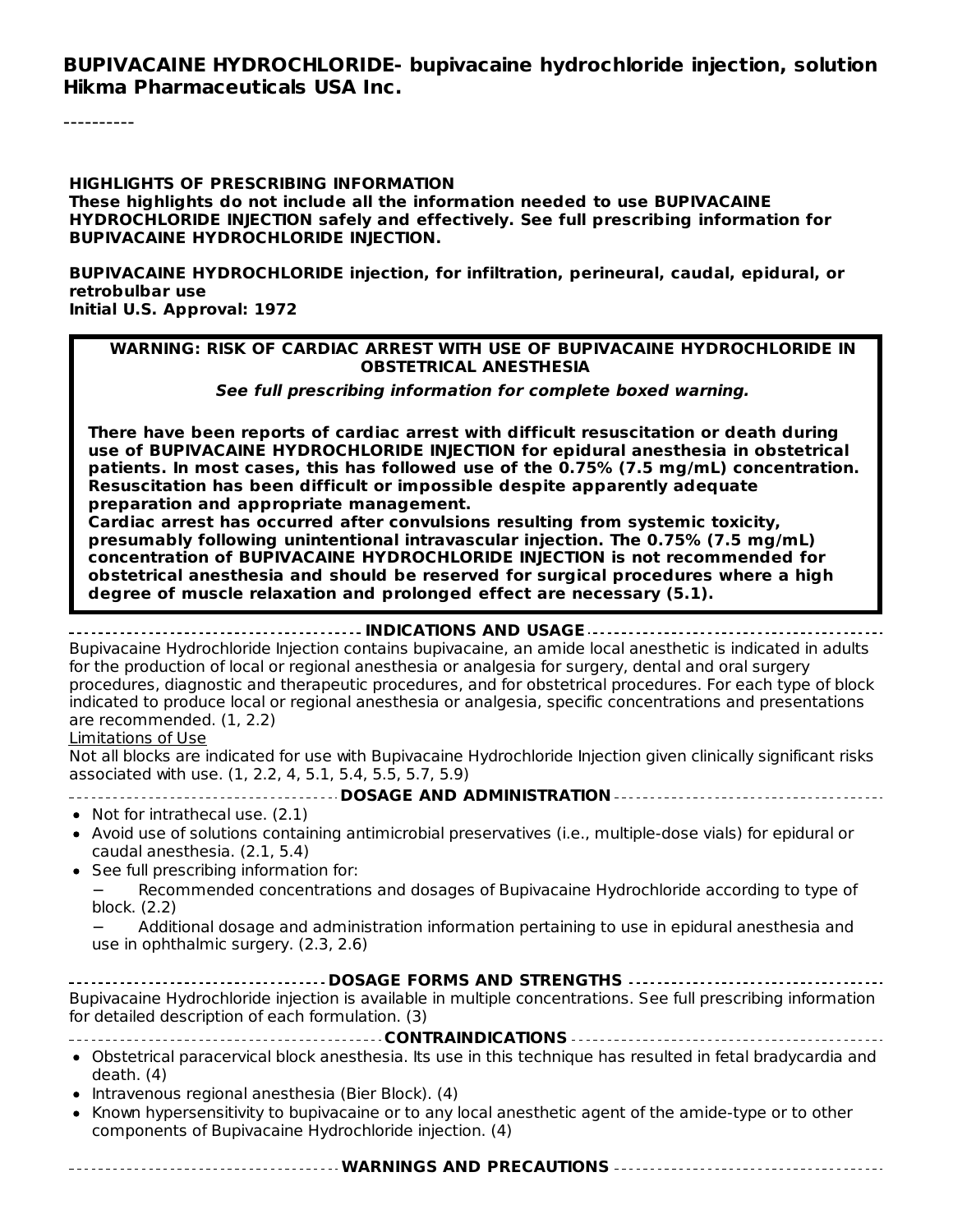- Dose-Related Toxicity: Monitor cardiovascular and respiratory vital signs and patient's state of consciousness after injection of Bupivacaine Hydrochloride injection. (5.2)
- Methemoglobinemia: Cases of methemoglobinemia have been reported in association with local anesthetic use. See full prescribing information for more detail on managing these risks. (5.3)
- Chondrolysis with Intra-Articular Infusion: Intra-articular infusions of local anesthetics including  $\bullet$ Bupivacaine Hydrochloride injection following arthroscopic and other surgical procedures is an unapproved use, and there have been post-marketing reports of chondrolysis in patients receiving such infusions. (5.5)
- Risk of Cardiac Arrest with Intravenous Regional Anesthesia Use (Bier Block): There have been reports of cardiac arrest and death during the use of bupivacaine for intravenous regional anesthesia (Bier Block). (5.7)
- Risk of Systemic Toxicities with Unintended Intravascular or Intrathecal Injection: Unintended intravascular or intrathecal injection may be associated with systemic toxicities, including CNS or cardiorespiratory depression and coma, progressing ultimately to respiratory arrest. Aspirate for blood or cerebrospinal fluid (where applicable) prior to each dose (5.9)

**ADVERSE REACTIONS** Most common adverse reactions are related to the central nervous system and the cardiovascular system. (6)

#### **To report SUSPECTED ADVERSE REACTIONS, contact Hikma Pharmaceuticals USA Inc. at 1- 877-845-0689 or FDA at 1-800-FDA-1088 or www.fda.gov/medwatch.**

- **DRUG INTERACTIONS** Local Anesthetics: The toxic effects of local anesthetics are additive. Monitor for neurologic and cardiovascular effects when additional local anesthetics are administered. (7.1)
- Drugs Associated with Methemoglobinemia: Patients are at increased risk of developing methemoglobinemia when concurrently exposed to nitrates, nitrites, local anesthetics, antineoplastic agents, antibiotics, antimalarials, anticonvulsants, and other drugs. (7.5)
- Potent Inhalation Anesthetics: Serious dose-related cardiac arrhythmias may occur if preparations containing a vasoconstrictor such as epinephrine are used in patients during or following the administration of potent inhalation anesthetics. (7.6)
- **USE IN SPECIFIC POPULATIONS**
- Pediatric Use: Administration of Bupivacaine hydrochloride injection in pediatric patients younger than 12 years is not recommended. (8.4)
- Geriatric Use: Patients 65 years and over, particularly those with hypertension, may be at increased risk for developing hypotension while undergoing anesthesia with Bupivacaine Hydrochloride injection. (8.5)
- Moderate to Severe Hepatic Impairment: Consider increased monitoring for bupivacaine systemic  $\bullet$ toxicity. (8.6)

#### **See 17 for PATIENT COUNSELING INFORMATION.**

**Revised: 2/2021**

### **FULL PRESCRIBING INFORMATION: CONTENTS\***

#### **1 INDICATIONS AND USAGE**

- **2 DOSAGE AND ADMINISTRATION**
	- **2.1 Important Dosage and Administration Information**
	- **2.2 Recommended Concentrations and Dosages of Bupivacaine Hydrochloride injection**
	- **2.3 Use in Epidural Anesthesia**
- **2.6 Use in Ophthalmic Surgery**
- **3 DOSAGE FORMS AND STRENGTHS**
- **4 CONTRAINDICATIONS**
- **5 WARNINGS AND PRECAUTIONS**

**5.1 Risk of Cardiac Arrest with Use of Bupivacaine Hydrochloride injection**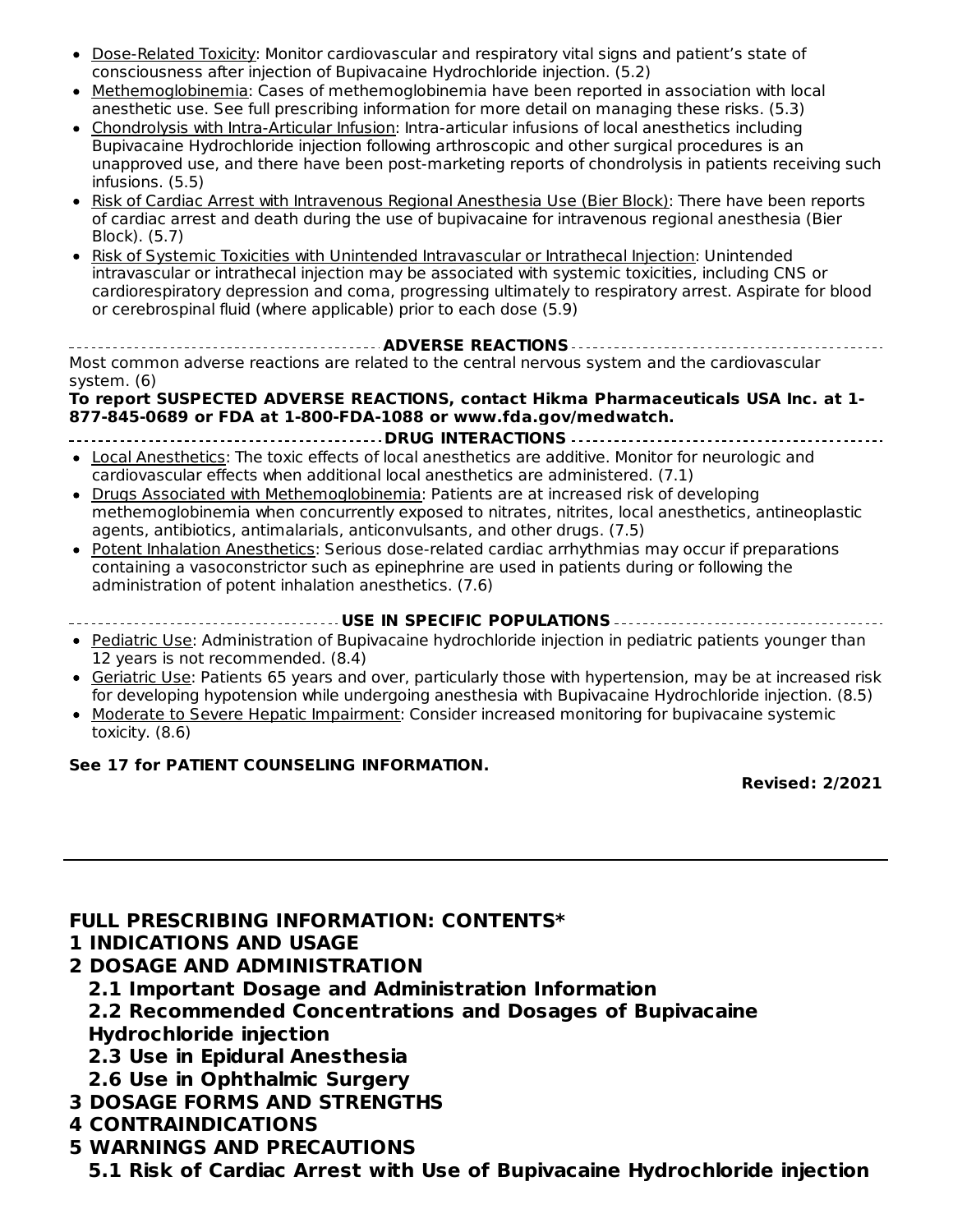- **in Obstetrical Anesthesia**
- **5.2 Dose-Related Toxicity**
- **5.3 Methemoglobinemia**
- **5.4 Antimicrobial Preservatives in Multiple-Dose Vials**
- **5.5 Chondrolysis with Intra-Articular Infusion**

**5.7 Risk of Cardiac Arrest with Intravenous Regional Anesthesia Use (Bier Block)**

**5.9 Risk of Systemic Toxicities with Unintended Intravascular or Intrathecal Injection**

- **5.10 Risk of Toxicity in Patients with Hepatic Impairment**
- **5.11 Risk of Use in Patients with Impaired Cardiovascular Function**
- **5.14 Risk of Adverse Reactions with Use in Head and Neck Area**
- **5.15 Risk of Respiratory Arrest with Use in Ophthalmic Surgery**

**5.16 Risk of Inadvertent Trauma to Tongue, Lips, and Buccal Mucosa in Dental Applications**

## **6 ADVERSE REACTIONS**

### **7 DRUG INTERACTIONS**

- **7.1 Local Anesthetics**
- **7.5 Drugs Associated with Methemoglobinemia**
- **7.6 Potent Inhalation Anesthetics**

### **8 USE IN SPECIFIC POPULATIONS**

- **8.1 Pregnancy**
- **8.2 Lactation**
- **8.4 Pediatric Use**
- **8.5 Geriatric Use**
- **8.6 Hepatic Impairment**
- **8.7 Renal Impairment**
- **10 OVERDOSAGE**
- **11 DESCRIPTION**
- **12 CLINICAL PHARMACOLOGY**
	- **12.1 Mechanism of Action**
	- **12.2 Pharmacodynamics**
	- **12.3 Pharmacokinetics**
- **13 NONCLINICAL TOXICOLOGY**

### **13.1 Carcinogenesis, Mutagenesis, Impairment of Fertility**

### **16 HOW SUPPLIED/STORAGE AND HANDLING**

### **17 PATIENT COUNSELING INFORMATION**

\* Sections or subsections omitted from the full prescribing information are not listed.

### **FULL PRESCRIBING INFORMATION**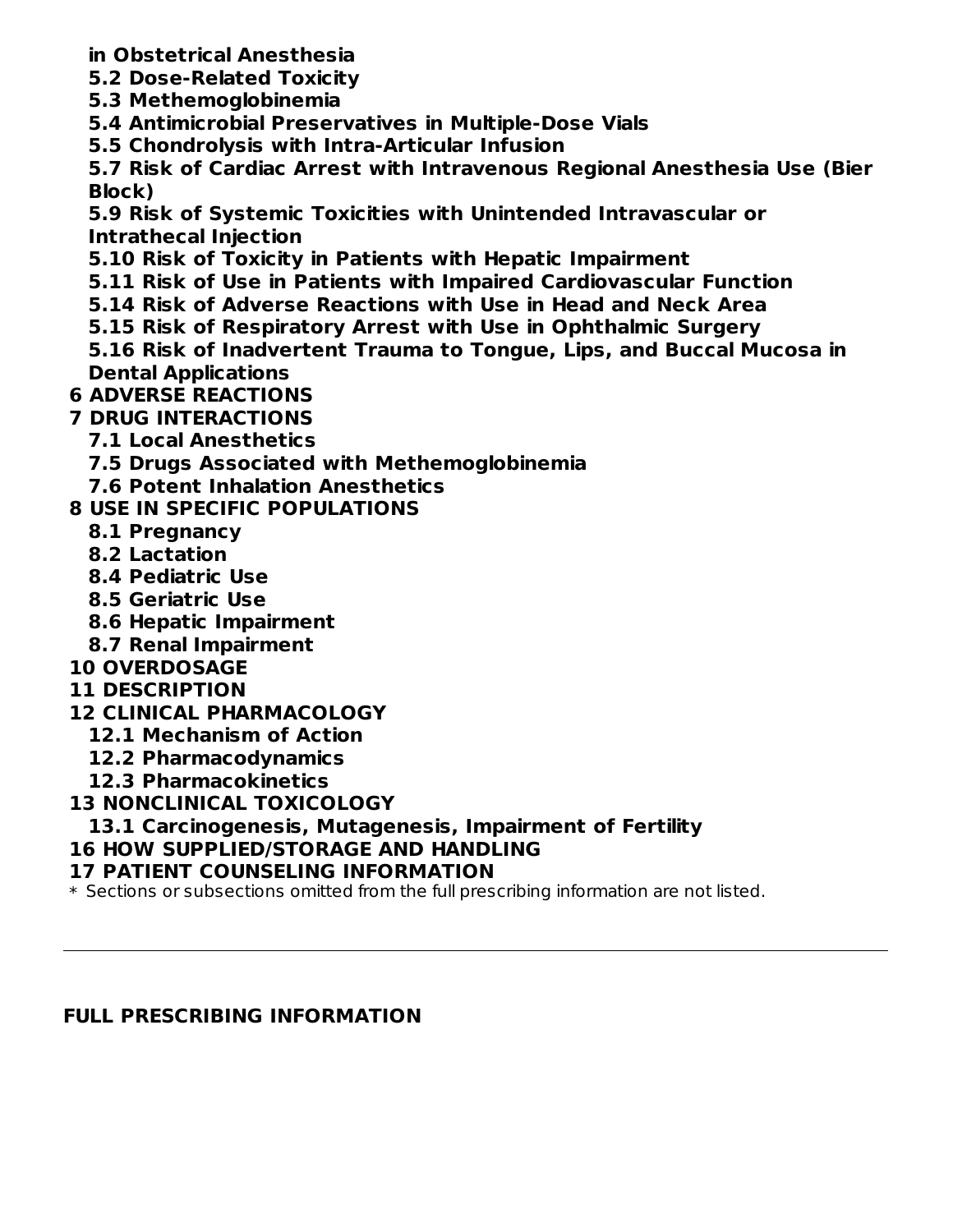#### **WARNING: RISK OF CARDIAC ARREST WITH USE OF BUPIVACAINE HYDROCHLORIDE IN OBSTETRICAL ANESTHESIA**

**There have been reports of cardiac arrest with difficult resuscitation or death during use of Bupivacaine Hydrochloride for epidural anesthesia in obstetrical patients. In most cases, this has followed use of the 0.75% (7.5 mg/mL) concentration. Resuscitation has been difficult or impossible despite apparently adequate preparation and appropriate management. Cardiac arrest has occurred after convulsions resulting from systemic toxicity, presumably following unintentional intravascular injection. The 0.75% (7.5 mg/mL) concentration of Bupivacaine Hydrochloride is not recommended for obstetrical anesthesia and should be reserved for surgical procedures where a high degree of muscle relaxation and prolonged effect are necessary [see Warnings and Precautions (5.1)].**

### **1 INDICATIONS AND USAGE**

Bupivacaine Hydrochloride injection is indicated in adults for the production of local or regional anesthesia or analgesia for surgery, dental and oral surgery procedures, diagnostic and therapeutic procedures, and for obstetrical procedures. Specific concentrations and presentations of Bupivacaine Hydrochloride injection are recommended for each type of block indicated to produce local or regional anesthesia or analgesia [see Dosage and Administration (2.2)].

#### Limitations of Use

Not all blocks are indicated for use with Bupivacaine Hydrochloride injection given clinically significant risks associated with use [see Dosage and Administration (2.2), Contraindications (4), Warnings and Precautions (5.1, 5.4, 5.5, 5.7, 5.9)].

### **2 DOSAGE AND ADMINISTRATION**

### **2.1 Important Dosage and Administration Information**

- Bupivacaine Hydrochloride injection is not for intrathecal use.
- Avoid use of Bupivacaine Hydrochloride injection solutions containing antimicrobial preservatives (i.e., multiple-dose vials) for epidural or caudal anesthesia [see Warnings and Precautions (5.4)].
- Visually inspect this product for particulate matter and discoloration prior to administration whenever solution and container permit. Bupivacaine Hydrochloride injection is a clear, colorless solution. Do not administer solutions which are discolored or contain particulate matter.
- Mixing or the prior or intercurrent use of any other local anesthetic with Bupivacaine Hydrochloride is not recommended because of insufficient data on the clinical use of such mixtures.

### Administration Precautions

Bupivacaine Hydrochloride injection is to be administered in carefully adjusted dosages by or under the supervision of experienced clinicians who are well versed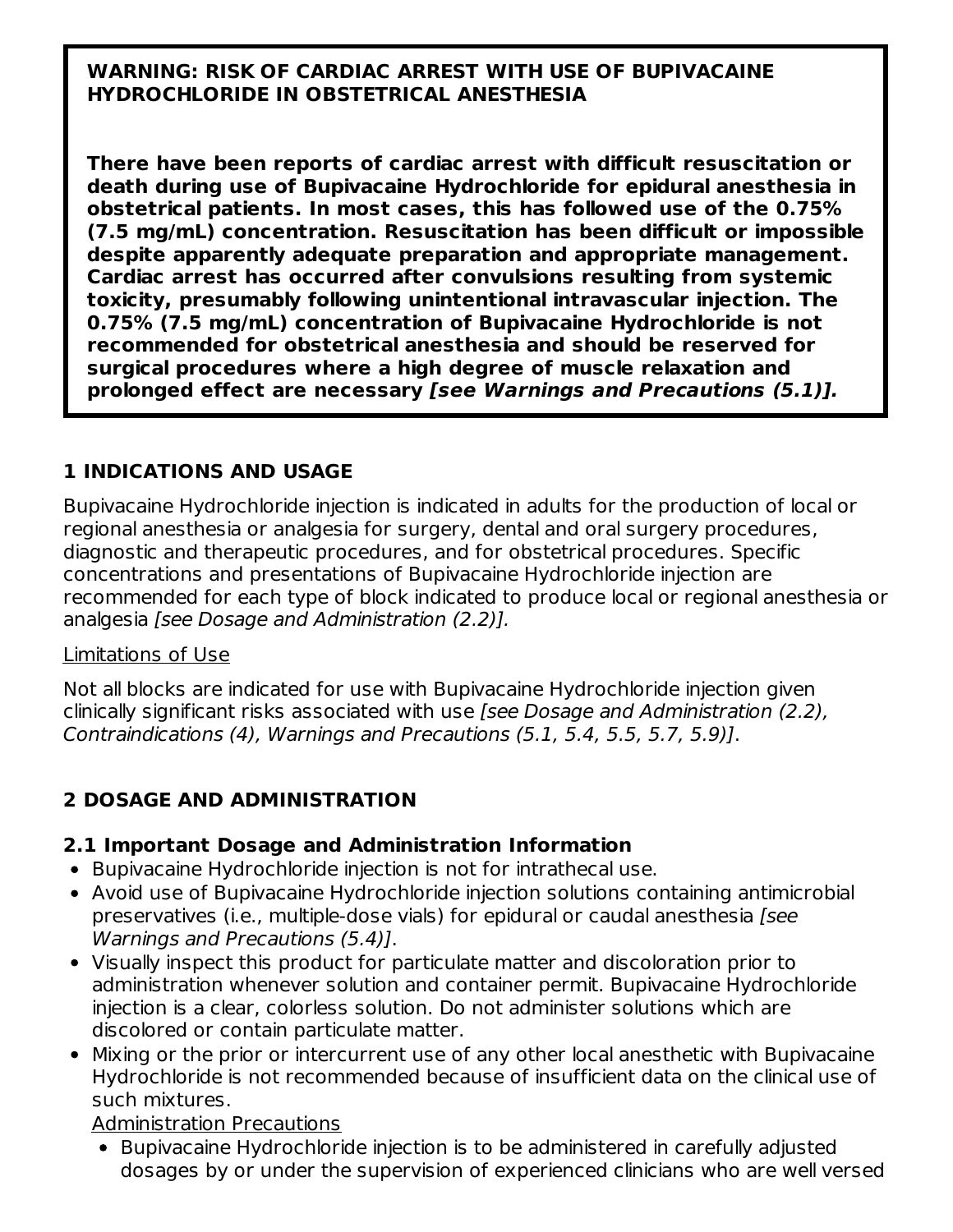in the diagnosis and management of dose-related toxicity and other acute emergencies which might arise from the block to be employed.

- Use Bupivacaine Hydrochloride injection only if the following are immediately available: oxygen, cardiopulmonary resuscitative equipment and drugs, and the personnel resources needed for proper management of toxic reactions and related emergencies [see Warnings and Precautions (5.2), Adverse Reactions (6), Overdosage (10)].
- The toxic effects of local anesthetics are additive. Monitor for neurologic and cardiovascular effects related to local anesthetic systemic toxicity when additional local anesthetics are administered with Bupivacaine Hydrochloride injection [see Warnings and Precautions (5.2), Drug Interactions (7.1), Overdosage (10)].
- Aspirate for blood or cerebrospinal fluid (where applicable) prior to injecting Bupivacaine Hydrochloride injection, both the initial dose and all subsequent doses, to avoid intravascular or intrathecal injection. However, a negative aspiration for blood or cerebrospinal fluid does not ensure against an intravascular or intrathecal injection [see Warnings and Precautions (5.9)].
- Avoid rapid injection of a large volume of Bupivacaine Hydrochloride injection and use fractional (incremental) doses when feasible.
- During major regional nerve blocks, such as those of the brachial plexus or lower extremity, the patient should have an indwelling intravenous catheter to assure adequate intravenous access. The lowest dosage of Bupivacaine Hydrochloride injection that results in effective anesthesia should be used to avoid high plasma levels and serious adverse reactions.
- Perform careful and constant monitoring of cardiovascular and respiratory (adequacy of oxygenation and ventilation) vital signs and the patient's level of consciousness after each local anesthetic injection.

#### **2.2 Recommended Concentrations and Dosages of Bupivacaine Hydrochloride injection**

The dosage of Bupivacaine Hydrochloride injection administered varies with the anesthetic procedure, the area to be anesthetized, the vascularity of the tissues, the number of neuronal segments to be blocked, the depth of anesthesia and degree of muscle relaxation required, the duration of anesthesia desired, individual tolerance, and the physical condition of the patient. Administer the smallest dosage and concentration required to produce the desired result.

The types of block and recommended Bupivacaine Hydrochloride injection concentrations are shown in Table 1.

#### **Table 1. Types of Block and Recommended Bupivacaine Hydrochloride Injection Concentrations**

|                             | <b>Bupivacaine Hydrochloride</b><br>injection |                      |                             |  |
|-----------------------------|-----------------------------------------------|----------------------|-----------------------------|--|
| Type of Block $\vert$ 0.25% | (2.5)<br>mg/mL)                               | 0.5%<br>(5<br>mg/mL) | 0.75%<br>(7.5)<br>$mg/mL)*$ |  |
| Local infiltration          |                                               |                      |                             |  |
| Peripheral<br>nerve block   |                                               |                      |                             |  |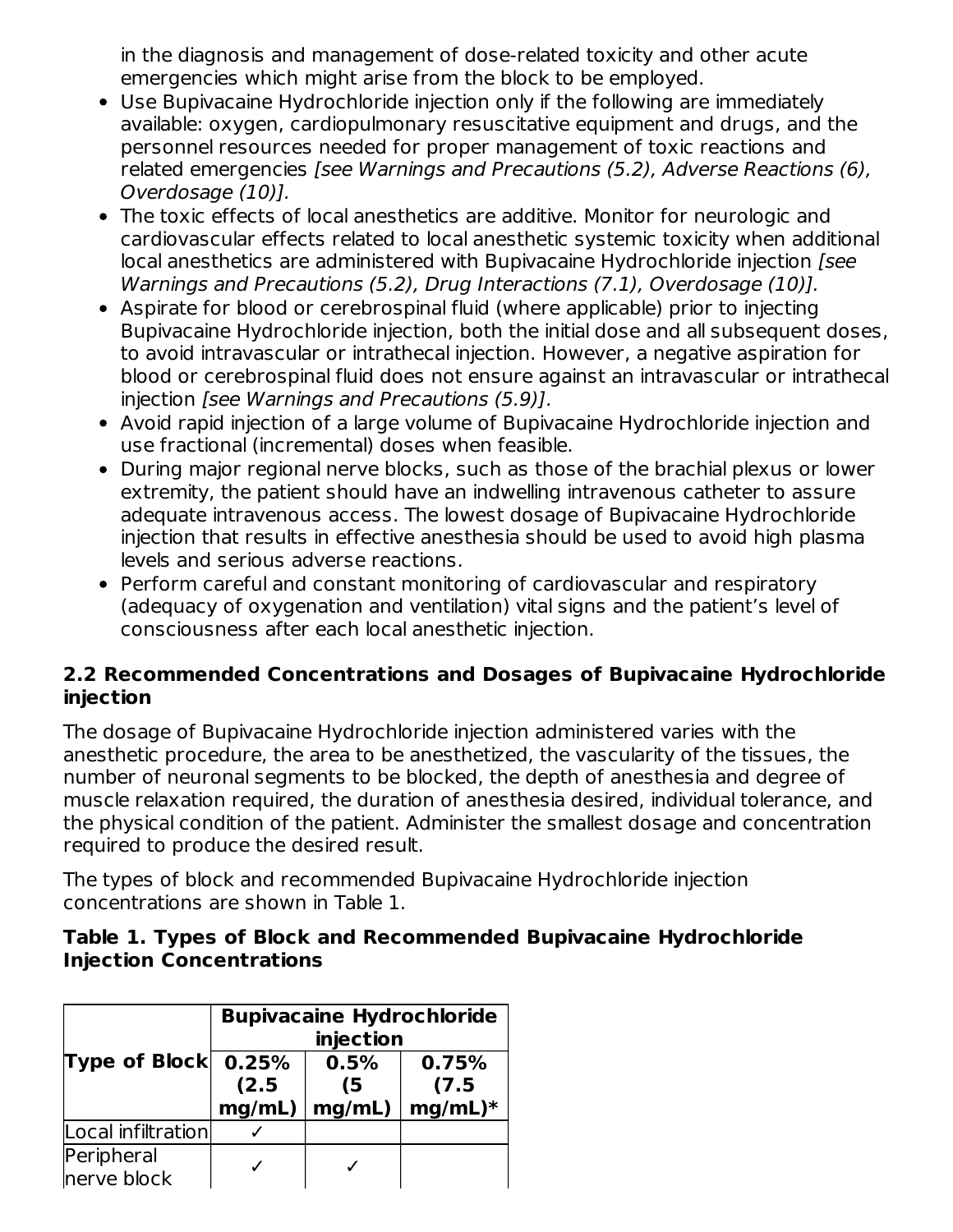| Retrobulbar                   |  |                                        |
|-------------------------------|--|----------------------------------------|
| block                         |  |                                        |
| Sympathetic                   |  |                                        |
| block                         |  |                                        |
| Caudal block**                |  |                                        |
| Lumbar<br>epidural<br>block** |  | (not for<br>obstetrical<br>anesthesia) |
| Epidural test<br>dose         |  |                                        |
| Dental block                  |  |                                        |

\* Bupivacaine Hydrochloride injection 0.75% (7.5 mg/mL) is not recommended for nonobstetrical surgical procedures in pregnant patients.

\*\* Avoid use of multiple-dose vials of Bupivacaine Hydrochloride injection for caudal or epidural anesthesia [see Warnings and Precautions (5.4)].

 $\checkmark$  = indicated use [see Warnings and Precautions (5.1)].

At recommended dosages, Bupivacaine Hydrochloride injection produces complete sensory block, but the effect on motor function differs among the three concentrations. Table 2 provides information on the expected effect on motor function for the three concentrations.

**Table 2. Bupivacaine Hydrochloride injection Concentration vs. Motor Function**

| <b>Bupivacaine</b><br>injection<br><b>Concentration</b> | $Hydrochloride$ Motor Function                                                                                                                                                                                                                                                                                                                                 |
|---------------------------------------------------------|----------------------------------------------------------------------------------------------------------------------------------------------------------------------------------------------------------------------------------------------------------------------------------------------------------------------------------------------------------------|
| 0.25%<br>$(2.5 \text{ mg/mL})$                          | When used for caudal, epidural, or peripheral nerve block, produces<br>incomplete motor block. Should be used for operations in which muscle<br>relaxation is not important, or when another means of providing muscle<br>relaxation is used concurrently. Onset of action may be slower than<br>with the $0.5\%$ (5 mg/mL) or $0.75\%$ (7.5 mg/mL) solutions. |
| 0.5%<br>$(5 \text{ mg/mL})$                             | Provides motor blockade for caudal, epidural, or nerve block, but<br>muscle relaxation may be inadequate for operations in which complete<br>muscle relaxation is essential.                                                                                                                                                                                   |
| 0.75%<br>$(7.5 \text{ mg/mL})$                          | Produces complete motor block. Most useful for epidural block in<br>abdominal operations requiring complete muscle relaxation, and for<br>retrobulbar anesthesia. Not for obstetrical anesthesia.                                                                                                                                                              |

The duration of anesthesia with Bupivacaine Hydrochloride injection is such that for most indications, a single-dose is sufficient.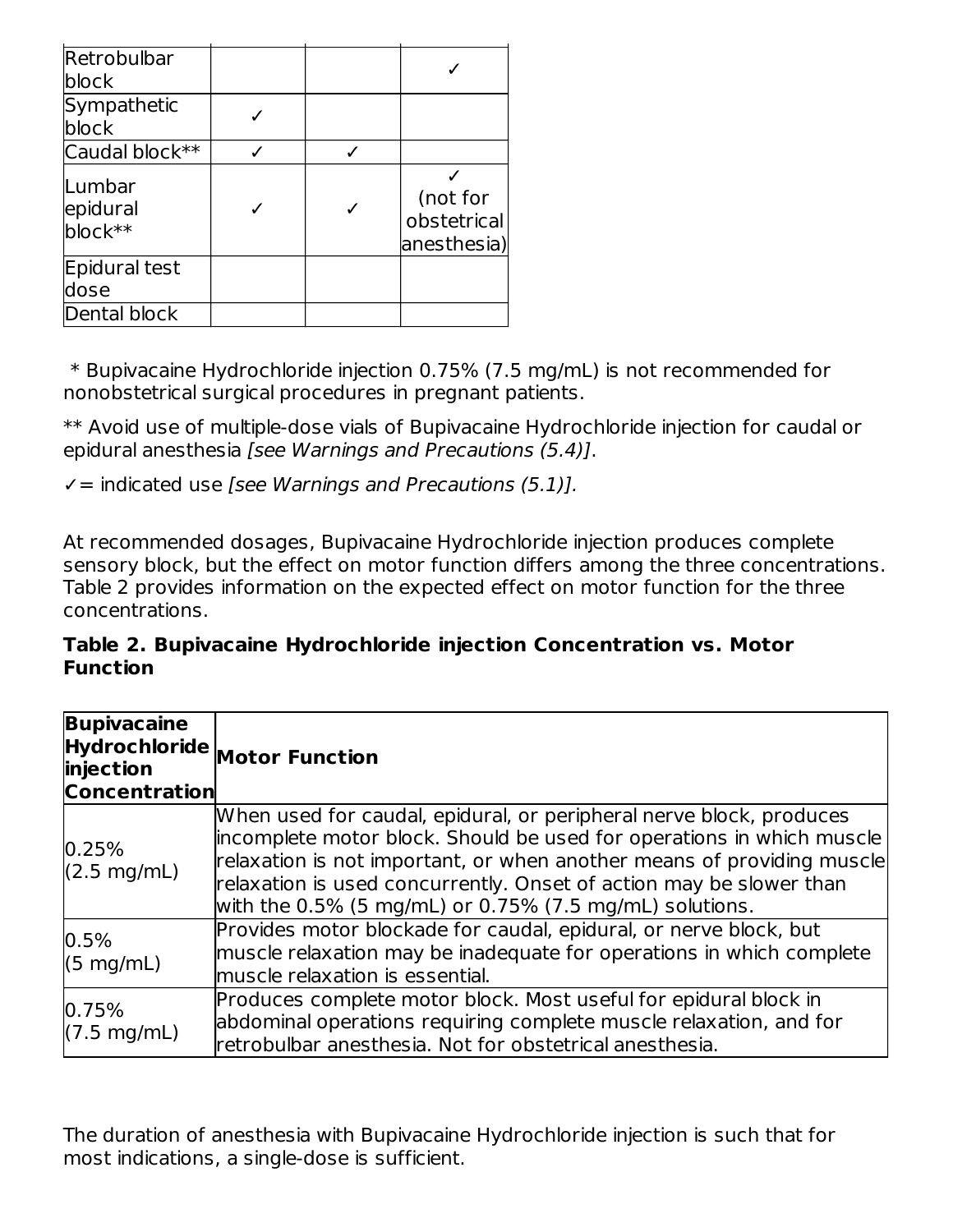The maximum dosage limit within the recommended dosage range must be individualized in each case after evaluating the size and physical status of the patient, as well as the anticipated rate of systemic absorption from a particular injection site.

The dosages in Table 3 are recommended as a guide for use in the average adult. These doses may be repeated once every three hours. Do not exceed a total daily dosage of 400 mg in 24 hours. The duration of anesthetic effect may be prolonged by the addition of epinephrine.

| Table 3. Recommended Concentrations and Doses of Bupivacaine |  |  |
|--------------------------------------------------------------|--|--|
| <b>Hydrochloride injection in Adults</b>                     |  |  |

|                                                                    |                                                                                 | <b>Each Dose</b>                     |                                                           |                                          |  |
|--------------------------------------------------------------------|---------------------------------------------------------------------------------|--------------------------------------|-----------------------------------------------------------|------------------------------------------|--|
| <b>Type of Block</b>                                               | <b>Concentration of</b><br><b>Bupivacaine</b><br><b>Hydrochloride injection</b> | m <sub>L</sub>                       | mg of<br><b>Bupivacaine</b><br>Hydrochloride<br>injection | <b>Motor</b><br><b>Block<sup>a</sup></b> |  |
| Local infiltration                                                 | 0.25%<br>$(2.5 \text{ mg/mL})^{\text{b}}$                                       | Up to 70<br>(without<br>epinephrine) | <b>Up to 175</b><br>(without<br>epinephrine)              |                                          |  |
| Peripheral nerve                                                   | 0.5%<br>$(5 \text{ mg/mL})^b$                                                   | $5 - 35$<br>(without<br>epinephrine) | 25-175<br>(without<br>epinephrine)                        | moderate<br>to<br>complete               |  |
| block                                                              | 0.25%<br>$(2.5 \text{ mg/mL})^b$                                                | $5 - 70$<br>(without<br>epinephrine) | 12.5-175<br>(without<br>epinephrine)                      | moderate<br>to<br>complete               |  |
| Retrobulbar<br>block<br>[see Dosage and<br>Administration<br>(2.6) | 0.75%<br>(7.5 mg/mL)                                                            | $2 - 4$                              | 15-30                                                     | complete                                 |  |
| <b>Sympathetic</b><br>block                                        | 0.25%<br>(2.5 mg/mL)                                                            | $20 - 50$                            | 50-125                                                    |                                          |  |
| Caudal block                                                       | 0.5%<br>$(5 \text{ mg/mL})^b$                                                   | 15-30                                | 75-150                                                    | moderate<br>to<br>complete               |  |
|                                                                    | 0.25%<br>$(2.5 \text{ mg/mL})^{\text{b}}$                                       | 15-30                                | 37.5-75                                                   | moderate                                 |  |
| Lumbar epidural                                                    | 0.75%<br>$(7.5 \text{ mg/mL})^c$                                                | 10-20                                | 75-150                                                    | complete                                 |  |
| block<br>[see Dosage and<br>Administration                         | 0.5%<br>$(5 \text{ mg/mL})^b$                                                   | 10-20                                | 50-100                                                    | moderate<br>to<br>complete               |  |
| (2.3)                                                              | 0.25%<br>$(2.5 \text{ mg/mL})^b$                                                | 10-20                                | $25 - 50$                                                 | partial to<br>moderate                   |  |

a. With continuous (intermittent) techniques, repeat doses increase the degree of motor block. The first repeat dose of 0.5% (5 mg/mL) may produce complete motor block. Intercostal nerve block with 0.25% (2.5 mg/mL) also may produce complete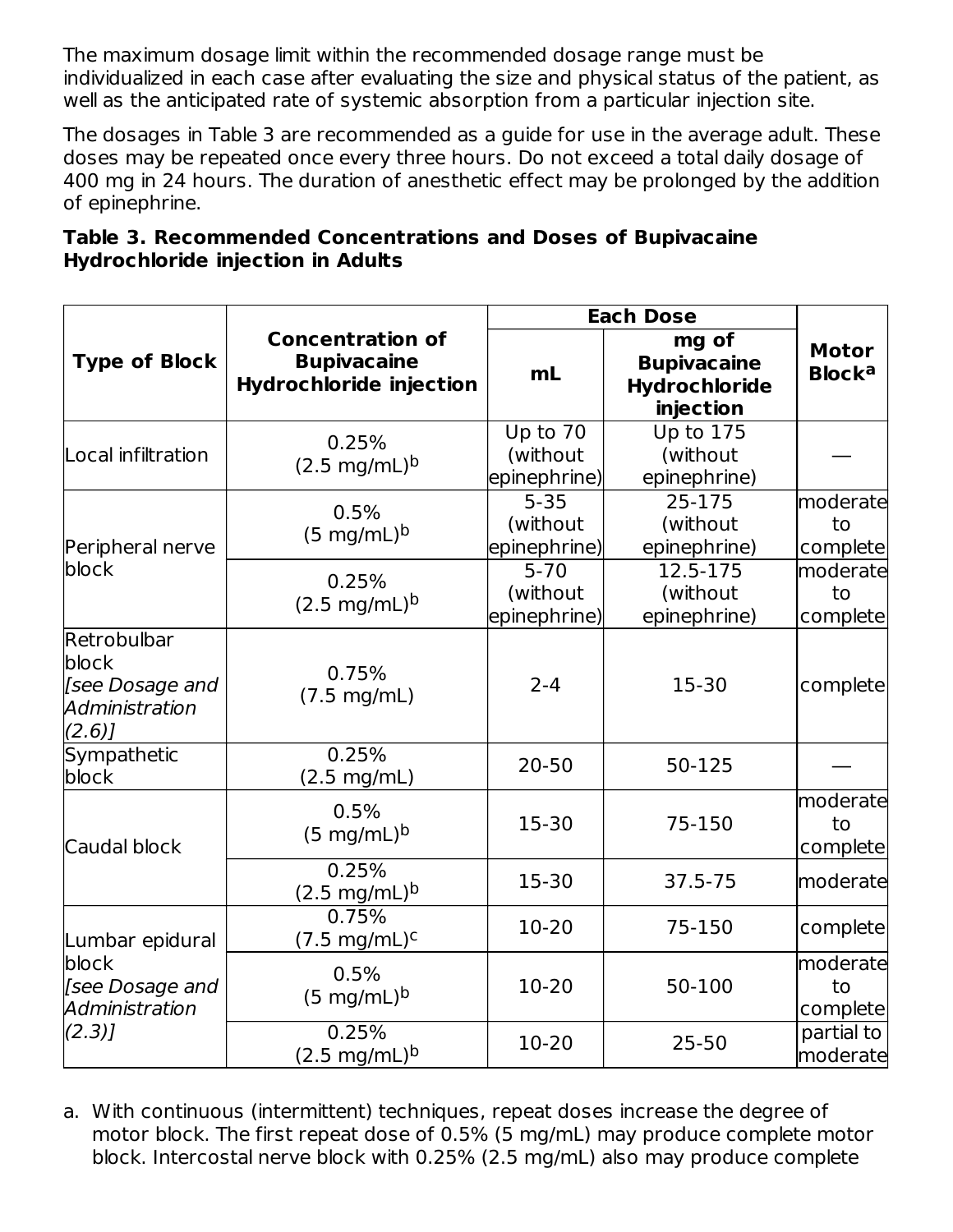motor block for intra-thoracic and upper intra-abdominal surgery.

- b. Solutions with or without epinephrine (i.e., applies to Bupivacaine Hydrochloride injection)
- c. For single-dose use; not for intermittent epidural technique. Not for obstetrical anesthesia.

### **2.3 Use in Epidural Anesthesia**

During epidural administration, administer Bupivacaine Hydrochloride injection, 0.5% (5 mg/mL) and 0.75% (7.5 mg/mL) solutions in incremental doses of 3 mL to 5 mL with sufficient time between doses to detect toxic manifestations of unintentional intravascular or intrathecal injection. Administer injections slowly, with frequent aspirations before and during the injection to avoid intravascular injection. Perform syringe aspirations before and during each supplemental injection in continuous (intermittent) catheter techniques. In obstetrics, use ONLY the 0.5% (5 mg/mL) and 0.25% (2.5 mg/mL) concentrations of Bupivacaine Hydrochloride injection [see Warnings and Precautions (5.1)]; incremental doses of 3 mL to 5 mL of the 0.5% (5 mg/mL) solution not exceeding 50 mg to 100 mg at any dosing interval are recommended. Repeat doses should be preceded by a test dose containing epinephrine if not clinically contraindicated. Use only the single-dose vials for caudal or epidural anesthesia; avoid use of the multiple-dose vials for these procedures, which contain a preservative [see Dosage and Administration (2.1), Warnings and Precautions (5.4, 5.9)].

### **2.6 Use in Ophthalmic Surgery**

When Bupivacaine Hydrochloride injection 0.75% (7.5 mg/mL) is used for retrobulbar block, complete corneal anesthesia usually precedes onset of clinically acceptable external ocular muscle akinesia. Therefore, presence of akinesia rather than anesthesia alone should determine readiness of the patient for surgery [see Warnings and Precautions (5.15)].

### **3 DOSAGE FORMS AND STRENGTHS**

Bupivacaine hydrochloride injection, USP is a clear, colorless solution available as:

- $\bullet$  0.25% (125 mg/50 mL) (2.5 mg/mL) in multiple-dose vials.
- 0.5% (250 mg/50 mL) (5 mg/mL) in multiple-dose vials.

## **4 CONTRAINDICATIONS**

Bupivacaine Hydrochloride injection is contraindicated in:

- obstetrical paracervical block anesthesia. Its use in this technique has resulted in fetal bradycardia and death.
- intravenous regional anesthesia (Bier Block) [see Warnings and Precautions (5.7)].
- patients with a known hypersensitivity to bupivacaine or to any local anesthetic agent of the amide-type or to other components of Bupivacaine Hydrochloride injection.

### **5 WARNINGS AND PRECAUTIONS**

### **5.1 Risk of Cardiac Arrest with Use of Bupivacaine Hydrochloride injection in**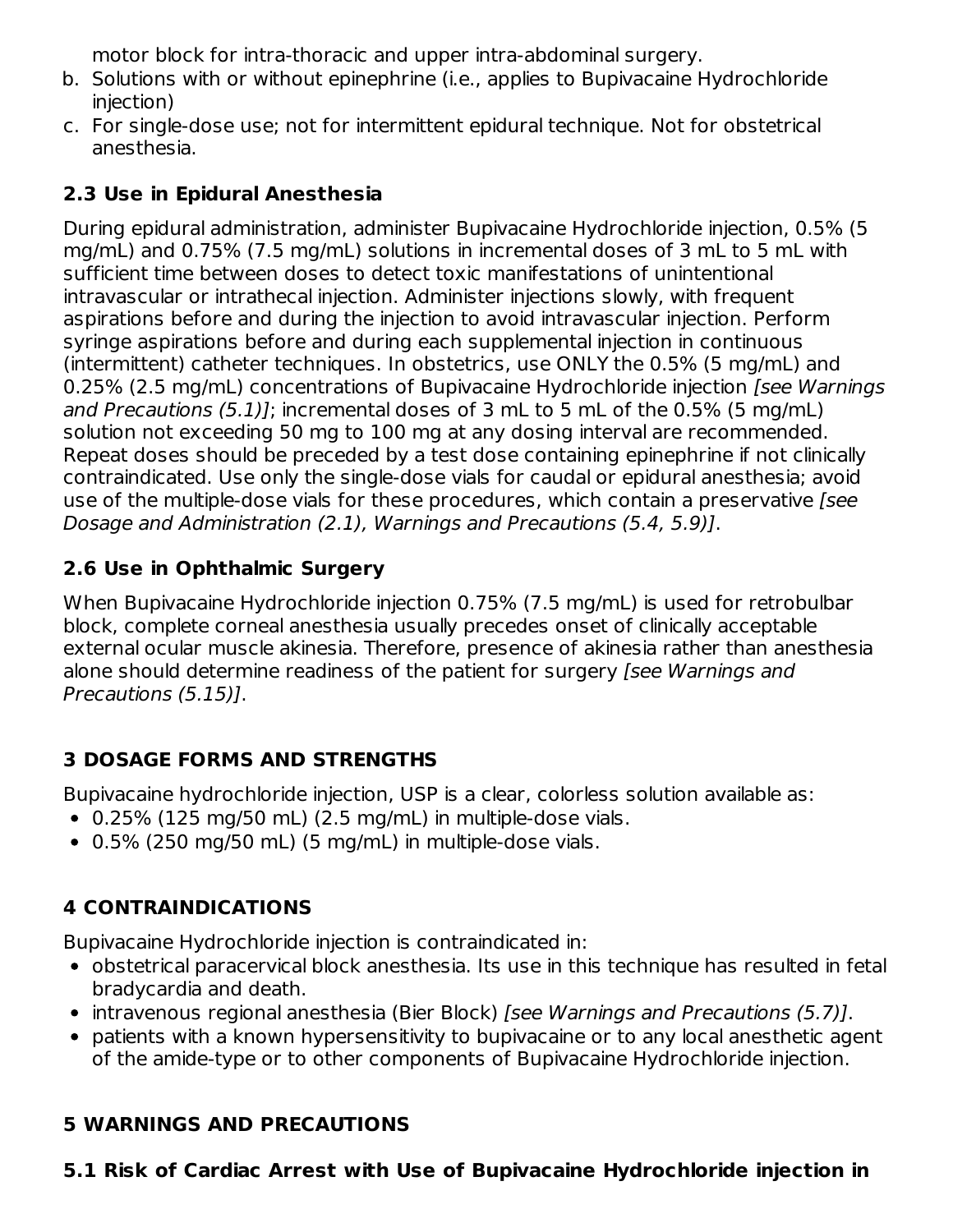### **Obstetrical Anesthesia**

There have been reports of cardiac arrest with difficult resuscitation or death during use of Bupivacaine Hydrochloride injection for epidural anesthesia in obstetrical patients. In most cases, this has followed use of the 0.75% (7.5 mg/mL) concentration. Resuscitation has been difficult or impossible despite apparently adequate preparation and appropriate management. Cardiac arrest has occurred after convulsions resulting from systemic toxicity, presumably following unintentional intravascular injection. The 0.75% (7.5 mg/mL) concentration of Bupivacaine Hydrochloride injection is not recommended for obstetrical anesthesia and should be reserved for surgical procedures where a high degree of muscle relaxation and prolonged effect are necessary.

## **5.2 Dose-Related Toxicity**

The safety and effectiveness of Bupivacaine Hydrochloride injection depend on proper dosage, correct technique, adequate precautions, and readiness for emergencies. Careful and constant monitoring of cardiovascular and respiratory (adequacy of ventilation) vital signs and the patient's state of consciousness should be performed after injection of Bupivacaine Hydrochloride injection solutions.

Possible early warning signs of central nervous system (CNS) toxicity are restlessness, anxiety, incoherent speech, lightheadedness, numbness and tingling of the mouth and lips, metallic taste, tinnitus, dizziness, blurred vision, tremors, twitching, CNS depression, or drowsiness. Delay in proper management of dose-related toxicity, underventilation from any cause, and/or altered sensitivity may lead to the development of acidosis, cardiac arrest, and, possibly, death.

During major regional nerve blocks, such as those of the brachial plexus or lower extremity, the patient should have an indwelling intravenous catheter to assure adequate intravenous access. Use the lowest dosage of Bupivacaine Hydrochloride injection that results in effective anesthesia to avoid high plasma levels and serious adverse effects. Avoid rapid injection of a large volume of Bupivacaine Hydrochloride solution and administer fractional (incremental) doses when feasible.

Injection of repeated doses of Bupivacaine Hydrochloride injection may cause significant increases in plasma levels with each repeated dose due to slow accumulation of the drug or its metabolites, or to slow metabolic degradation. Tolerance to elevated blood levels varies with the status of the patient. Debilitated, elderly patients and acutely ill patients should be given reduced doses commensurate with their age and physical status.

## **5.3 Methemoglobinemia**

Cases of methemoglobinemia have been reported in association with local anesthetic use. Although all patients are at risk for methemoglobinemia, patients with glucose-6 phosphate dehydrogenase deficiency, congenital or idiopathic methemoglobinemia, cardiac or pulmonary compromise, infants under 6 months of age, and concurrent exposure to oxidizing agents or their metabolites are more susceptible to developing clinical manifestations of the condition [see Drug Interactions (7.5)]. If local anesthetics must be used in these patients, close monitoring for symptoms and signs of methemoglobinemia is recommended.

Signs of methemoglobinemia may occur immediately or may be delayed some hours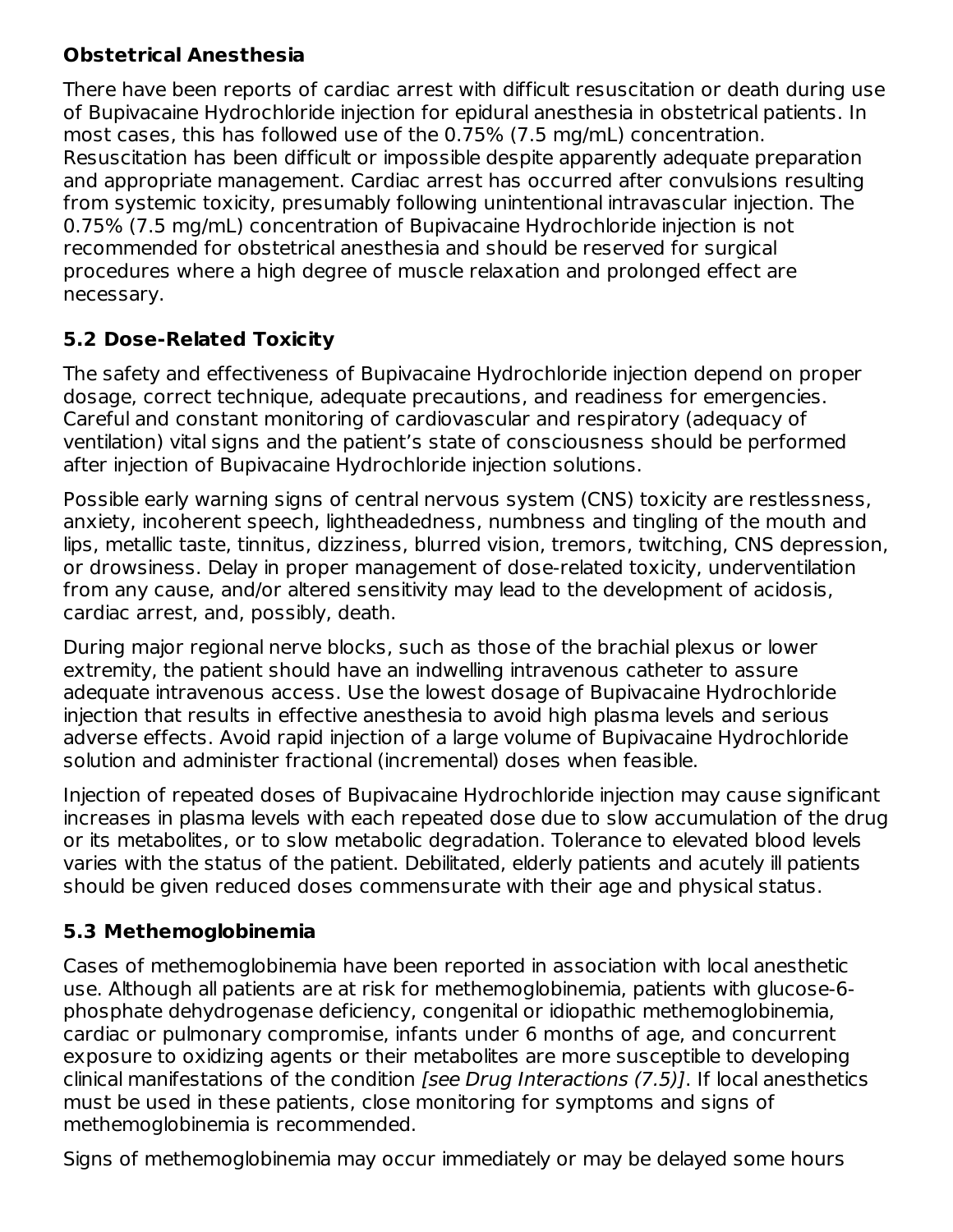after exposure and are characterized by a cyanotic skin discoloration and/or abnormal coloration of the blood. Methemoglobin levels may continue to rise; therefore, immediate treatment is required to avert more serious CNS and cardiovascular adverse effects, including seizures, coma, arrhythmias, and death. Discontinue Bupivacaine Hydrochloride injection and any other oxidizing agents. Depending on the severity of the signs and symptoms, patients may respond to supportive care, i.e., oxygen therapy, hydration. A more severe clinical presentation may require treatment with methylene blue, exchange transfusion, or hyperbaric oxygen.

### **5.4 Antimicrobial Preservatives in Multiple-Dose Vials**

Avoid use of Bupivacaine Hydrochloride injection solutions containing antimicrobial preservatives, i.e., those supplied in multiple-dose vials, for epidural or caudal anesthesia because safety has not been established with such use.

### **5.5 Chondrolysis with Intra-Articular Infusion**

Intra-articular infusions of local anesthetics including Bupivacaine Hydrochloride injection following arthroscopic and other surgical procedures is an unapproved use, and there have been post-marketing reports of chondrolysis in patients receiving such infusions. The majority of reported cases of chondrolysis have involved the shoulder joint; cases of gleno-humeral chondrolysis have been described in pediatric and adult patients following intra-articular infusions of local anesthetics with and without epinephrine for periods of 48 to 72 hours. There is insufficient information to determine whether shorter infusion periods are associated with chondrolysis. The time of onset of symptoms, such as joint pain, stiffness and loss of motion can be variable, but may begin as early as the 2<sup>nd</sup> month after surgery. Currently, there is no effective treatment for chondrolysis; patients who experienced chondrolysis have required additional diagnostic and therapeutic procedures and some required arthroplasty or shoulder replacement.

### **5.7 Risk of Cardiac Arrest with Intravenous Regional Anesthesia Use (Bier Block)**

There have been reports of cardiac arrest and death during the use of bupivacaine for intravenous regional anesthesia (Bier Block). Information on safe dosages and techniques of administration of Bupivacaine Hydrochloride injection in this procedure is lacking. Therefore, Bupivacaine Hydrochloride injection is contraindicated for use with this technique [see Contraindications (4)].

### **5.9 Risk of Systemic Toxicities with Unintended Intravascular or Intrathecal Injection**

Unintended intravascular or intrathecal injection of Bupivacaine Hydrochloride injection may be associated with systemic toxicities, including CNS or cardiorespiratory depression and coma, progressing ultimately to respiratory arrest. Unintentional intrathecal injection during the intended performance of caudal or lumbar epidural block or nerve blocks near the vertebral column has resulted in underventilation or apnea ("Total or High Spinal"). A high spinal has been characterized by paralysis of the legs, loss of consciousness, respiratory paralysis, and bradycardia [see Adverse Reactions]  $(6)$ ].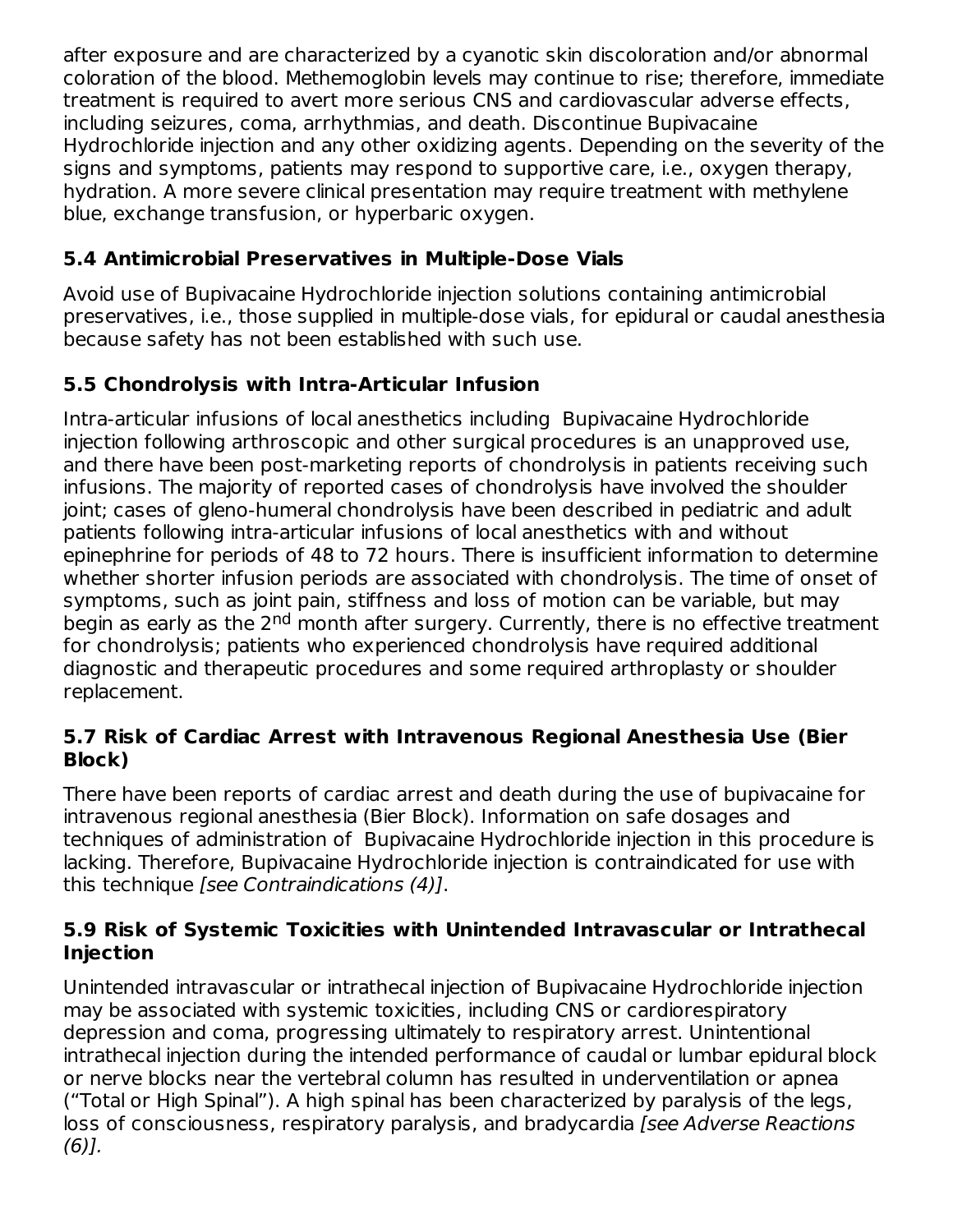Aspirate for blood or cerebrospinal fluid (where applicable) before injecting Bupivacaine Hydrochloride injection, both the initial dose and all subsequent doses, to avoid intravascular or intrathecal injection. However, a negative aspiration for blood or cerebrospinal fluid does not ensure against an intravascular or intrathecal injection.

## **5.10 Risk of Toxicity in Patients with Hepatic Impairment**

Because amide local anesthetics such as bupivacaine are metabolized by the liver, consider reduced dosing and increased monitoring for bupivacaine systemic toxicity in patients with moderate to severe hepatic impairment who are treated with Bupivacaine Hydrochloride injection, especially with repeat doses [see Use in Specific Populations (8.6)].

## **5.11 Risk of Use in Patients with Impaired Cardiovascular Function**

Bupivacaine Hydrochloride injection should be given in reduced doses in patients with impaired cardiovascular function (e.g., hypotension, heartblock) because they may be less able to compensate for functional changes associated with the prolongation of AV conduction produced by Bupivacaine Hydrochloride injection. Monitor patients closely for blood pressure, heart rate, and ECG changes.

## **5.14 Risk of Adverse Reactions with Use in Head and Neck Area**

Small doses of local anesthetics (e.g., Bupivacaine Hydrochloride injection) injected into the head and neck area, including retrobulbar, dental, and stellate ganglion blocks, may produce adverse reactions similar to systemic toxicity seen with unintentional intravascular injections of larger doses. The injection procedures require the utmost care.

Confusion, convulsions, respiratory depression, and/or respiratory arrest, and cardiovascular stimulation or depression have been reported. These reactions may be due to intra-arterial injection of the local anesthetic with retrograde flow to the cerebral circulation. They may also be due to puncture of the dural sheath of the optic nerve during retrobulbar block with diffusion of any local anesthetic along the subdural space to the midbrain. Monitor circulation and respiration and constantly observe patients receiving Bupivacaine Hydrochloride injection blocks. Resuscitative equipment and drugs, and personnel for treating adverse reactions should be immediately available. Dosage recommendations should not be exceeded [see Dosage and Administration (2.2)].

## **5.15 Risk of Respiratory Arrest with Use in Ophthalmic Surgery**

Clinicians who perform retrobulbar blocks should be aware that there have been reports of respiratory arrest following local anesthetic injection. Prior to retrobulbar block (e.g., with Bupivacaine Hydrochloride injection), as with all other regional procedures, resuscitative equipment and drugs, and personnel to manage respiratory arrest or depression, convulsions, and cardiac stimulation or depression should be immediately available [see Warnings and Precautions (5.14)]. As with other anesthetic procedures, patients should be constantly monitored following ophthalmic blocks for signs of these adverse reactions, which may occur following relatively low total doses.

A concentration of 0.75% bupivacaine is indicated for retrobulbar block; however, this concentration is not indicated for any other peripheral nerve block, including the facial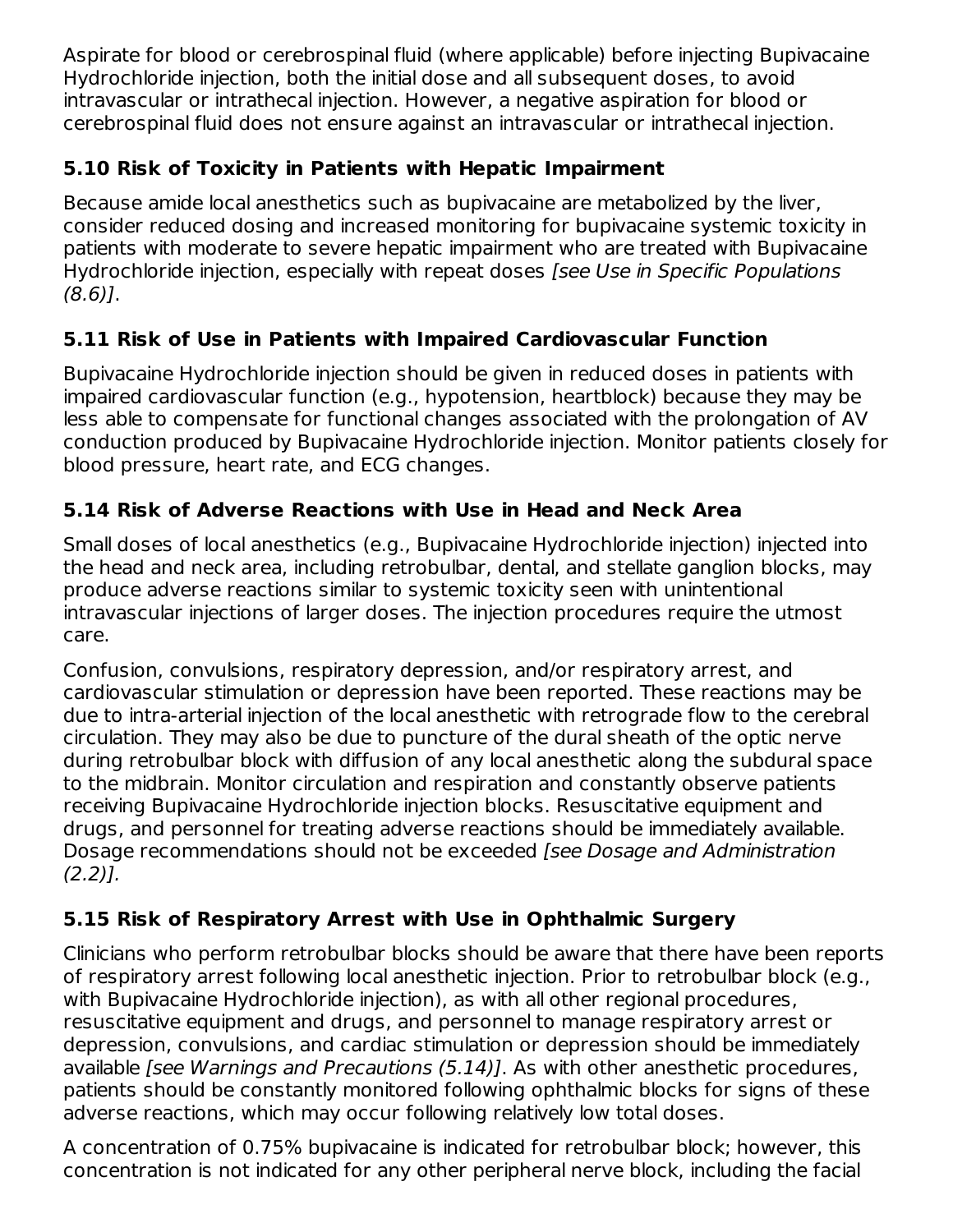nerve, and not indicated for local infiltration, including the conjunctiva [see Indications and Usage (1)].

#### **5.16 Risk of Inadvertent Trauma to Tongue, Lips, and Buccal Mucosa in Dental Applications**

Because of the long duration of anesthesia, when Bupivacaine Hydrochloride injection with epinephrine [0.5% (5 mg/mL) of bupivacaine] is used for dental injections, warn patients about the possibility of inadvertent trauma to tongue, lips, and buccal mucosa and advise them not to chew solid foods until sensation returns [see Patient Counseling Information (17)].

### **6 ADVERSE REACTIONS**

The following clinically significant adverse reactions have been reported and described in the Warnings and Precautions section of the labeling:

- Cardiac Arrest in Obstetrical Anesthesia [see Warnings and Precautions (5.1)]
- Dose-Related Toxicity [see Warnings and Precautions (5.2)]
- Methemoglobinemia *[see Warnings and Precautions (5.3)]*
- Chondrolysis with Intra-Articular Infusion [see Warnings and Precautions (5.5)]
- Cardiac Arrest with Intravenous Regional Anesthesia Use [see Contraindications (4), Warnings and Precautions (5.7)]
- Systemic Toxicities with Unintended Intravascular or Intrathecal Injection [see Warnings and Precautions (5.9)]
- Respiratory Arrest Following Retrobulbar Block [see Warnings and Precautions (5.15)]

The following adverse reactions from voluntary reports or clinical studies have been reported with bupivacaine or bupivacaine and epinephrine. Because many of these reactions were reported voluntarily from a population of uncertain size, it is not always possible to reliably estimate their frequency or establish a causal relationship to drug exposure.

Adverse reactions to Bupivacaine Hydrochloride injection are characteristic of those associated with other amide-type local anesthetics. A major cause of adverse reactions to this group of drugs is excessive plasma levels, which may be due to overdosage, unintentional intravascular injection, or slow metabolic degradation.

The most commonly encountered acute adverse reactions that demand immediate counter-measures were related to the CNS and the cardiovascular system. These adverse reactions were generally dose-related and due to high plasma levels which may have resulted from overdosage, rapid absorption from the injection site, diminished tolerance, or from unintentional intravascular injection of the local anesthetic solution. In addition to systemic dose-related toxicity, unintentional intrathecal injection of drug during the intended performance of caudal or lumbar epidural block or nerve blocks near the vertebral column (especially in the head and neck region) has resulted in underventilation or apnea ("Total or High Spinal"). Also, hypotension due to loss of sympathetic tone and respiratory paralysis or underventilation due to cephalad extension of the motor level of anesthesia have occurred. This has led to secondary cardiac arrest when untreated.

Nervous System Disorders: Adverse reactions were characterized by excitation and/or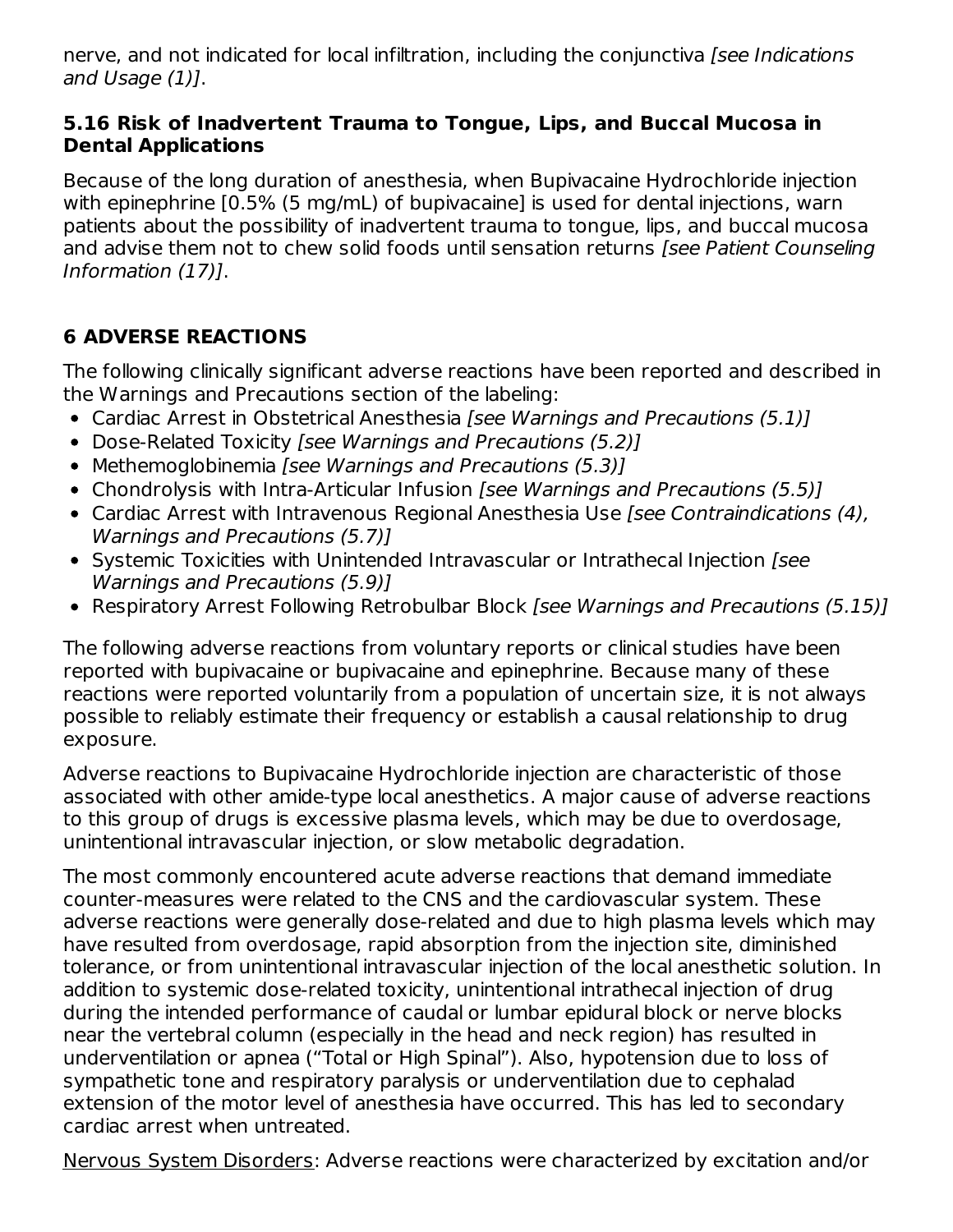depression of the central nervous system and included restlessness, anxiety, dizziness, tinnitus, blurred vision, tremors, convulsions, drowsiness, unconsciousness, respiratory arrest, nausea, vomiting, chills, pupillary constriction.

In the practice of caudal or lumbar epidural block, unintentional penetration of the subarachnoid space by the catheter or needle has occurred. Subsequent adverse effects may have depended partially on the amount of drug administered intrathecally and the physiological and physical effects of a dural puncture. A high spinal has been characterized by paralysis of the legs, loss of consciousness, respiratory paralysis, and bradycardia.

Neurologic effects following epidural or caudal anesthesia have included spinal block of varying magnitude (including high or total spinal block); hypotension secondary to spinal block; urinary retention; fecal and urinary incontinence; loss of perineal sensation and sexual function; persistent anesthesia, paresthesia, weakness, paralysis of the lower extremities and loss of sphincter control, all of which had slow, incomplete, or no recovery; headache; backache; septic meningitis; meningismus; slowing of labor; increased incidence of forceps delivery; and cranial nerve palsies due to traction on nerves from loss of cerebrospinal fluid.

Neurologic effects following other procedures or routes of administration have included persistent anesthesia, paresthesia, weakness, paralysis, all with slow, incomplete, or no recovery.

Convulsions: Incidence varied with the procedure used and the total dose administered. In a survey of studies of epidural anesthesia, overt toxicity progressing to convulsions occurred in approximately 0.1% of local anesthetic administrations. The incidences of adverse neurologic reactions associated with the use of local anesthetics may be related to the total dose of local anesthetic administered and are also dependent upon the particular drug used, the route of administration, and the physical status of the patient.

Cardiac Disorders: High doses or unintentional intravascular injection have led to high plasma levels and related depression of the myocardium, decreased cardiac output, heartblock, hypotension, bradycardia, ventricular arrhythmias, including ventricular tachycardia and ventricular fibrillation, and cardiac arrest [see Warnings and Precautions  $(5.9)$ ].

Immune System Disorders: Allergic-type reactions have occurred as a result of sensitivity to bupivacaine or to other formulation ingredients, such as the antimicrobial preservative methylparaben contained in multiple-dose vials or sulfites in epinephrinecontaining solutions. These reactions were characterized by signs such as urticaria, pruritus, erythema, angioneurotic edema (including laryngeal edema), tachycardia, sneezing, nausea, vomiting, dizziness, syncope, excessive sweating, elevated temperature, and severe hypotension. Cross sensitivity among members of the amidetype local anesthetic group has been reported.

### **7 DRUG INTERACTIONS**

### **7.1 Local Anesthetics**

The toxic effects of local anesthetics are additive. If coadministration of other local anesthetics with Bupivacaine Hydrochloride injection cannot be avoided, monitor patients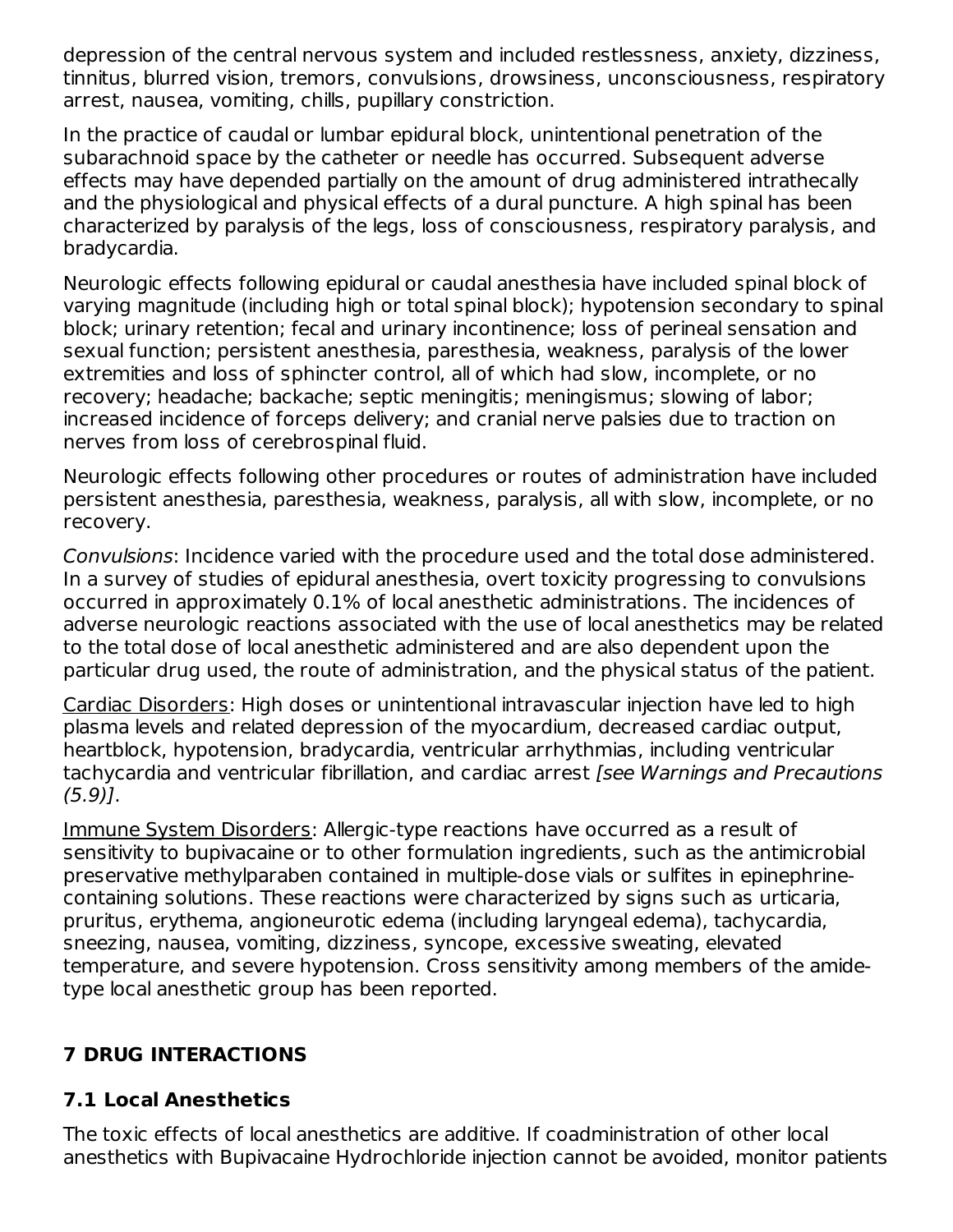for neurologic and cardiovascular effects related to local anesthetic systemic toxicity [see Dosage and Administration (2.1), Warnings and Precautions (5.2)].

#### **7.5 Drugs Associated with Methemoglobinemia**

Patients who are administered Bupivacaine Hydrochloride injection are at increased risk of developing methemoglobinemia when concurrently exposed to following drugs, which could include other local anesthetics [see Warnings and Precautions (5.3)].

| <b>Class</b>             | <b>Examples</b>                                                                                                 |
|--------------------------|-----------------------------------------------------------------------------------------------------------------|
| Nitrates/Nitrites        | nitric oxide, nitroglycerin, nitroprusside, nitrous oxide                                                       |
| Local anesthetics        | articaine, benzocaine, bupivacaine, lidocaine, mepivacaine,<br>prilocaine,<br>procaine, ropivacaine, tetracaine |
| Antineoplastic<br>agents | cyclophosphamide, flutamide, hydroxyurea, isofamide, rasburicase                                                |
| Antibiotics              | dapsone, nitrofurantoin, para-aminosalicylic acid, sulfonamides                                                 |
| Antimalarials            | chloroquine, primaquine                                                                                         |
| Anticonvulsants          | phenobarbital, phenytoin, sodium valproate                                                                      |
| Other drugs              | acetaminophen, metoclopramide, quinine, sulfasalazine                                                           |

#### **Examples of Drugs Associated with Methemoglobinemia:**

### **7.6 Potent Inhalation Anesthetics**

Serious dose-related cardiac arrhythmias may occur if preparations containing a vasoconstrictor such as epinephrine are used in patients during or following the administration of potent inhalation anesthetics.

## **8 USE IN SPECIFIC POPULATIONS**

### **8.1 Pregnancy**

#### Risk Summary

Bupivacaine Hydrochloride injection is contraindicated for obstetrical paracervical block anesthesia. Its use in this technique has resulted in fetal bradycardia and death [see Contraindications (4), Warnings and Precautions (5.1)].

There are no available data on use of Bupivacaine Hydrochloride injection in pregnant women to inform a drug-associated risk of adverse developmental outcomes.

In animal studies, embryo-fetal lethality was noted when bupivacaine was administered subcutaneously to pregnant rabbits during organogenesis at clinically relevant doses. Decreased pup survival was observed in a rat pre- and post-natal developmental study (dosing from implantation through weaning) at a dose level comparable to the daily maximum recommended human dose (MRHD) on a body surface area (BSA) basis. Based on animal data, advise pregnant women of the potential risks to a fetus (see Data).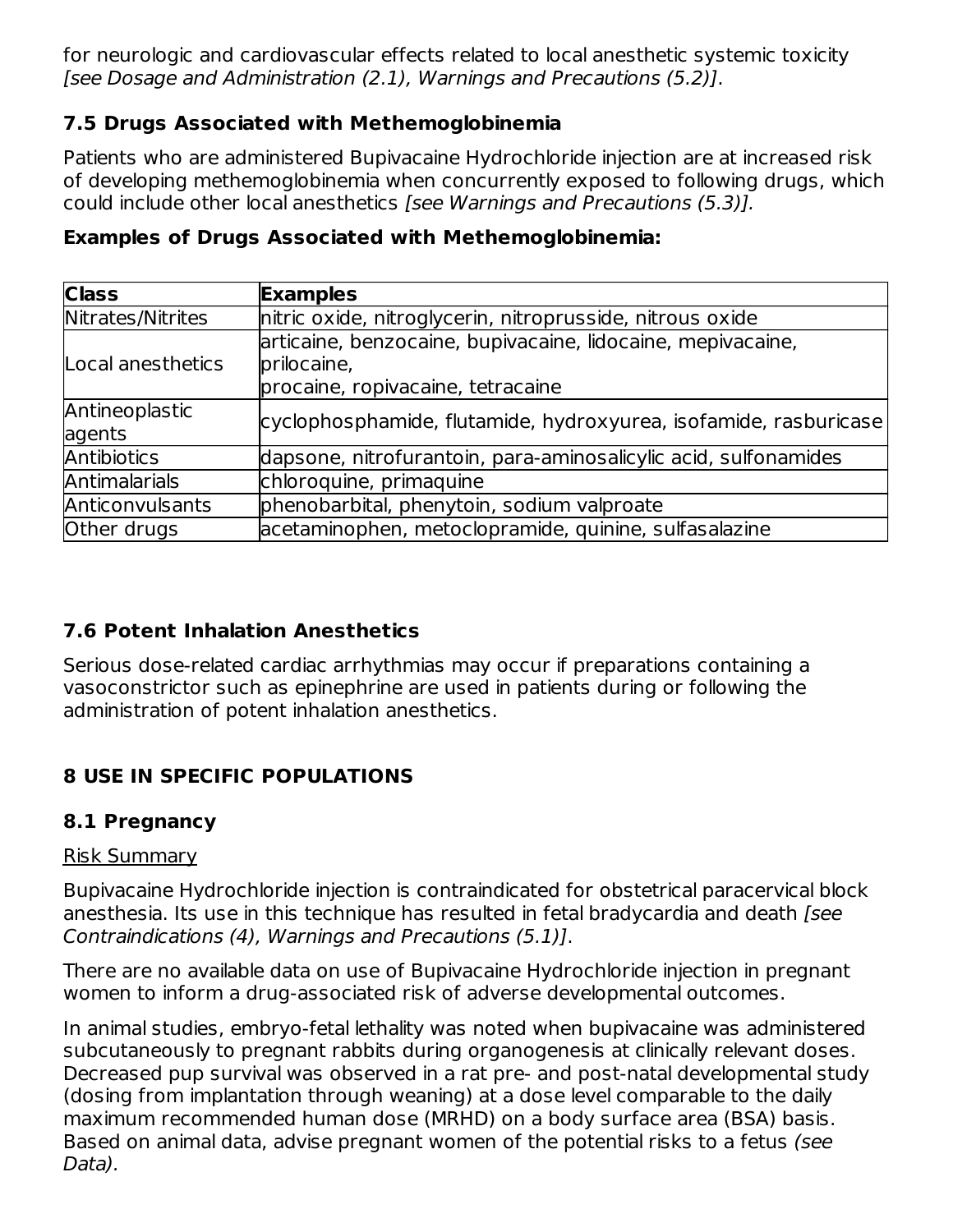Local anesthetics rapidly cross the placenta, and when used for epidural, caudal, or pudendal block anesthesia, can cause varying degrees of maternal, fetal, and neonatal toxicity [see Clinical Pharmacology (12.3)]. The incidence and degree of toxicity depend upon the procedure performed, the type, and amount of drug used, and the technique of drug administration. Adverse reactions in the parturient, fetus, and neonate involve alterations of the CNS, peripheral vascular tone, and cardiac function.

If this drug is used during pregnancy, or if the patient becomes pregnant while taking this drug, inform the patient of the potential hazard to the fetus. The estimated background risk of major birth defects and miscarriage for the indicated populations are unknown. In the U.S. general population, the estimated background risk of major birth defects and miscarriage in clinically recognized pregnancies is 2-4% and 15-20%, respectively.

#### Clinical Considerations

#### Maternal Adverse Reactions

Maternal hypotension has resulted from regional anesthesia. Local anesthetics produce vasodilation by blocking sympathetic nerves. The supine position is dangerous in pregnant women at term because of aortocaval compression by the gravid uterus. Therefore, during treatment of systemic toxicity, maternal hypotension or fetal bradycardia following regional block, the parturient should be maintained in the left lateral decubitus position if possible, or manual displacement of the uterus off the great vessels be accomplished. Elevating the patient's legs will also help prevent decreases in blood pressure. The fetal heart rate also should be monitored continuously and electronic fetal monitoring is highly advisable.

### Labor or Delivery

Epidural, caudal, or pudendal anesthesia may alter the forces of parturition through changes in uterine contractility or maternal expulsive efforts. Epidural anesthesia has been reported to prolong the second stage of labor by removing the parturient's reflex urge to bear down or by interfering with motor function. The use of obstetrical anesthesia may increase the need for forceps assistance.

The use of some local anesthetic drug products during labor and delivery may be followed by diminished muscle strength and tone for the first day or two of life. This has not been reported with bupivacaine.

It is extremely important to avoid aortocaval compression by the gravid uterus during administration of regional block to parturients. To do this, the patient must be maintained in the left lateral decubitus position or a blanket roll or sandbag may be placed beneath the right hip and gravid uterus displaced to the left.

#### Data

### Animal Data

Bupivacaine hydrochloride produced developmental toxicity when administered subcutaneously to pregnant rats and rabbits at clinically relevant doses.

Bupivacaine hydrochloride was administered subcutaneously to rats at doses of 4.4, 13.3, & 40 mg/kg and to rabbits at doses of 1.3, 5.8, & 22.2 mg/kg during the period of organogenesis (implantation to closure of the hard palate). The high doses are comparable to the daily MRHD of 400 mg/day on a mg/m<sup>2</sup> BSA basis. No embryo-fetal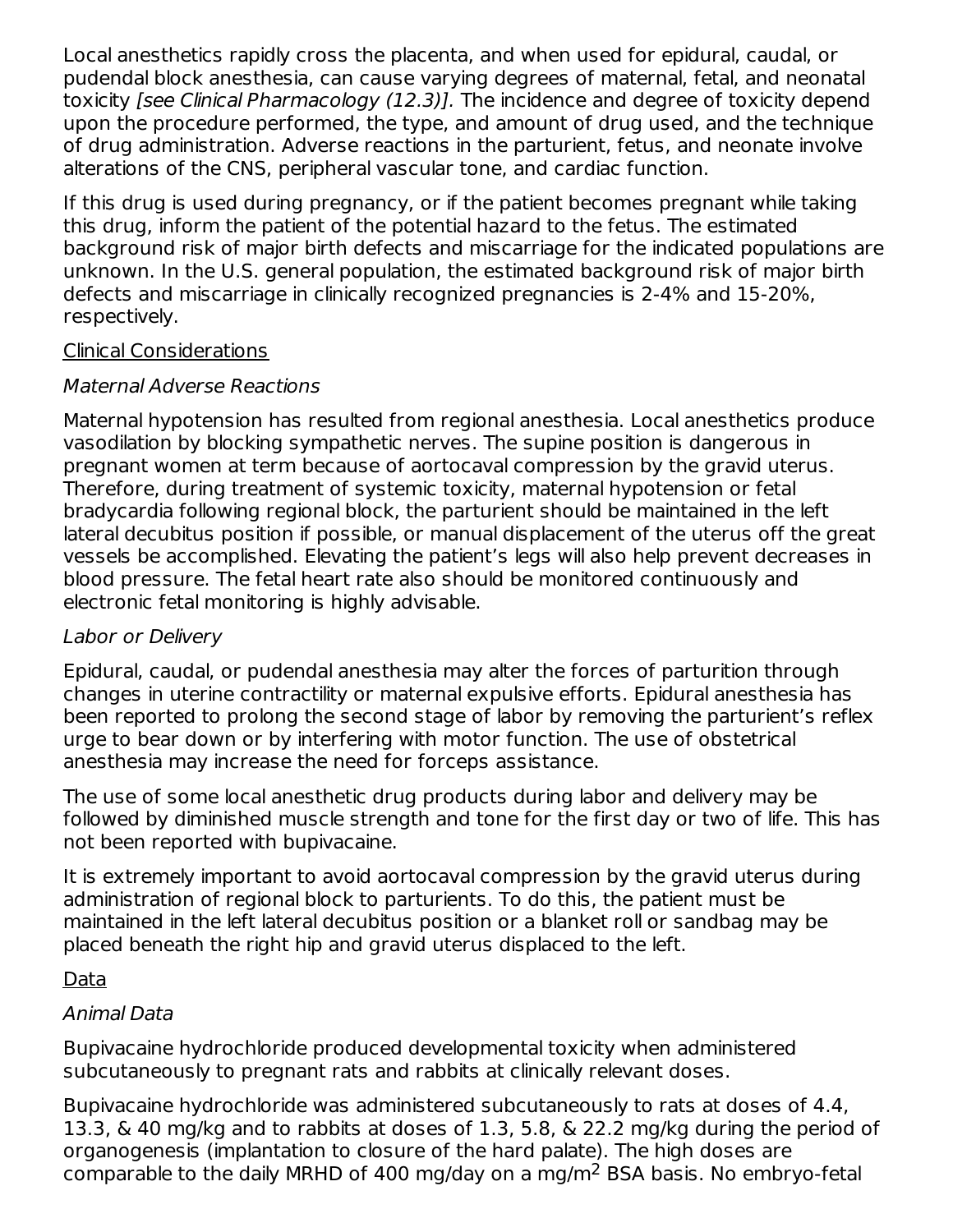effects were observed in rats at the high dose which caused increased maternal lethality. An increase in embryo-fetal deaths was observed in rabbits at the high dose in the absence of maternal toxicity with the fetal No Observed Adverse Effect Level representing approximately 0.3 times the MRHD on a BSA basis.

In a rat pre- and post-natal developmental study (dosing from implantation through weaning) conducted at subcutaneous doses of 4.4, 13.3, & 40 mg/kg, decreased pup survival was observed at the high dose. The high dose is comparable to the daily MRHD of 400 mg/day on a BSA basis.

### **8.2 Lactation**

#### Risk Summary

Lactation studies have not been conducted with bupivacaine. Bupivacaine has been reported to be excreted in human milk suggesting that the nursing infant could be theoretically exposed to a dose of the drug.

Bupivacaine Hydrochloride injection should be administered to lactating women only if clearly indicated. Studies assessing the effects of Bupivacaine Hydrochloride injection in breastfed children have not been performed. Studies to assess the effect of Bupivacaine Hydrochloride injection on milk production or excretion have not been performed. The developmental and health benefits of breastfeeding should be considered along with the mother's clinical need for bupivacaine and any potential adverse effects on the breastfed child from bupivacaine or from the underlying maternal condition.

### **8.4 Pediatric Use**

Bupivacaine Hydrochloride injection is approved for use in adults. Administration of Bupivacaine Hydrochloride injection in pediatric patients younger than 12 years is not recommended.

Continuous infusions of bupivacaine in pediatric patients have been reported to result in high systemic levels of bupivacaine and seizures; high plasma levels may also be associated with cardiovascular abnormalities.

### **8.5 Geriatric Use**

Patients 65 years and over, particularly those with hypertension, may be at increased risk for developing hypotension while undergoing anesthesia with Bupivacaine Hydrochloride injection.

In clinical studies of bupivacaine, elderly patients reached the maximal spread of analgesia and maximal motor blockade more rapidly than younger adult patients.

Differences in various pharmacokinetic parameters have been observed between elderly and younger adult patients [see Clinical Pharmacology (12.3)].

This product is known to be substantially excreted by the kidney, and the risk of adverse reactions to this drug may be greater in patients with impaired renal function. Because elderly patients are more likely to have decreased renal function, care should be taken in dose selection, and it may be useful to monitor renal function. Elderly patients may require lower doses of Bupivacaine Hydrochloride injection.

### **8.6 Hepatic Impairment**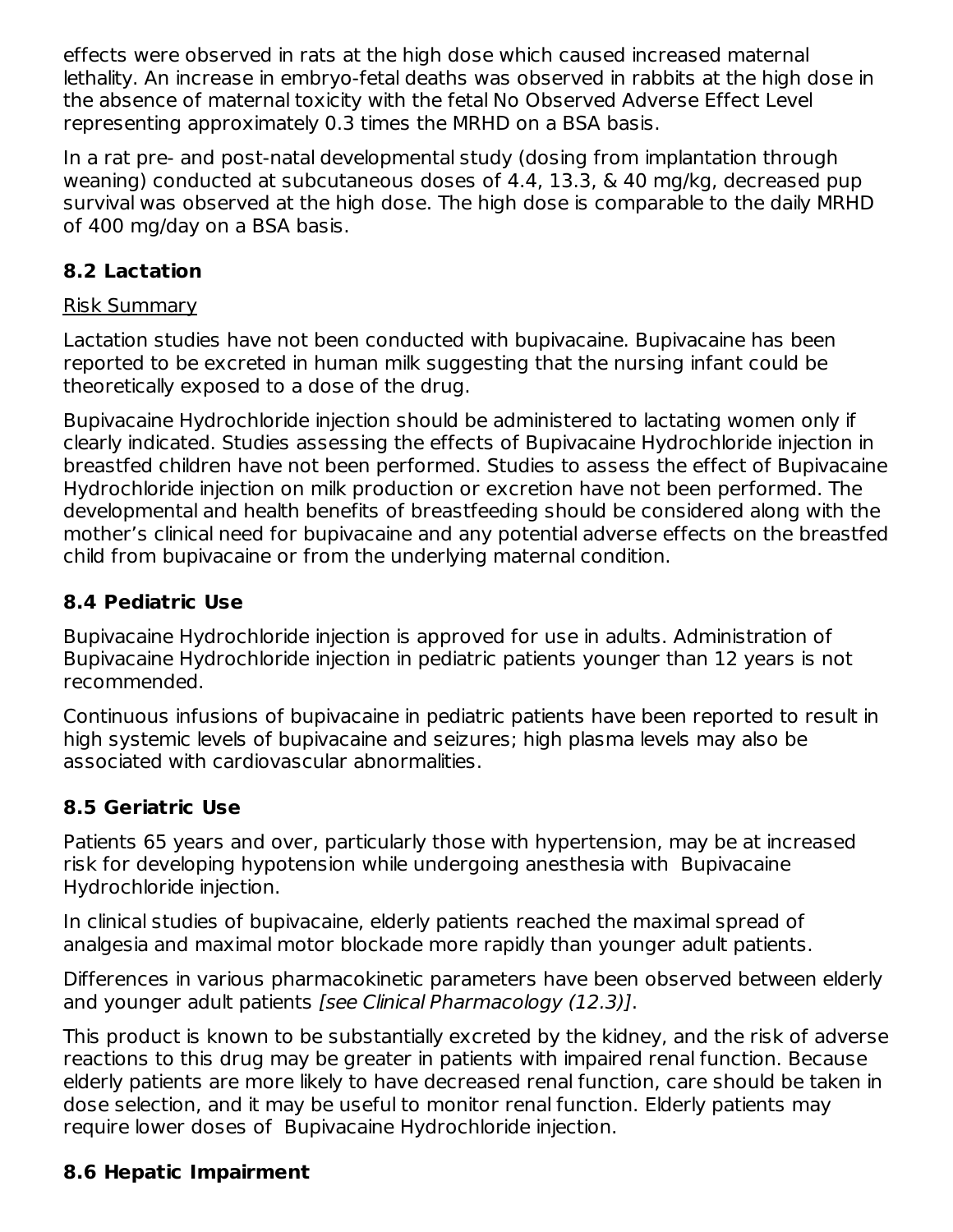Amide-type local anesthetics, such as bupivacaine, are metabolized by the liver. Patients with severe hepatic impairment, because of their inability to metabolize local anesthetics normally, are at a greater risk of developing toxic plasma concentrations, and potentially local anesthetic systemic toxicity. Therefore, consider reduced dosing and increased monitoring for local anesthetic systemic toxicity in patients with moderate to severe hepatic impairment treated with Bupivacaine Hydrochloride injection, especially with repeat doses [see Warnings and Precautions (5.10)].

### **8.7 Renal Impairment**

Bupivacaine is known to be substantially excreted by the kidney, and the risk of adverse reactions to this drug may be greater in patients with renal impairment. This should be considered when selecting the Bupivacaine Hydrochloride injection dosage [see Use in Specific Populations (8.5)].

### **10 OVERDOSAGE**

#### Clinical Presentation

Acute emergencies from use of Bupivacaine Hydrochloride injection are generally related to high plasma levels encountered during therapeutic use or to unintended intrathecal injection [see Warnings and Precautions (5.2, 5.9), Adverse Reactions (6)].

If not treated immediately, convulsions with simultaneous hypoxia, hypercarbia, and acidosis plus myocardial depression from the direct effects of bupivacaine may result in cardiac arrhythmias, bradycardia, asystole, ventricular fibrillation, or cardiac arrest. Respiratory abnormalities, including apnea, may occur.

Hypoventilation or apnea due to unintentional intrathecal injection of Bupivacaine Hydrochloride injection may produce these same signs and also lead to cardiac arrest if ventilatory support is not instituted. If cardiac arrest should occur, successful outcome may require prolonged resuscitative efforts.

#### Management

The first step in the management of systemic toxic reactions, as well as hypoventilation or apnea due to unintentional intrathecal injection of Bupivacaine Hydrochloride injection, consists of immediate attention to the establishment and maintenance of a patent airway and effective assisted or controlled ventilation with 100% oxygen with a delivery system capable of permitting immediate positive airway pressure by mask. Endotracheal intubation, using drugs and techniques familiar to the clinician, may be indicated after initial administration of oxygen by mask if difficulty is encountered in the maintenance of a patent airway, or if prolonged ventilatory support (assisted or controlled) is indicated.

If necessary, use drugs to manage the convulsions. A bolus intravenous dose of a benzodiazepine will counteract CNS stimulation related to Bupivacaine Hydrochloride injection. Immediately after the institution of ventilatory measures, evaluate the adequacy of the circulation. Supportive treatment of circulatory depression may require Advance Cardiac Life Support measures.

### **11 DESCRIPTION**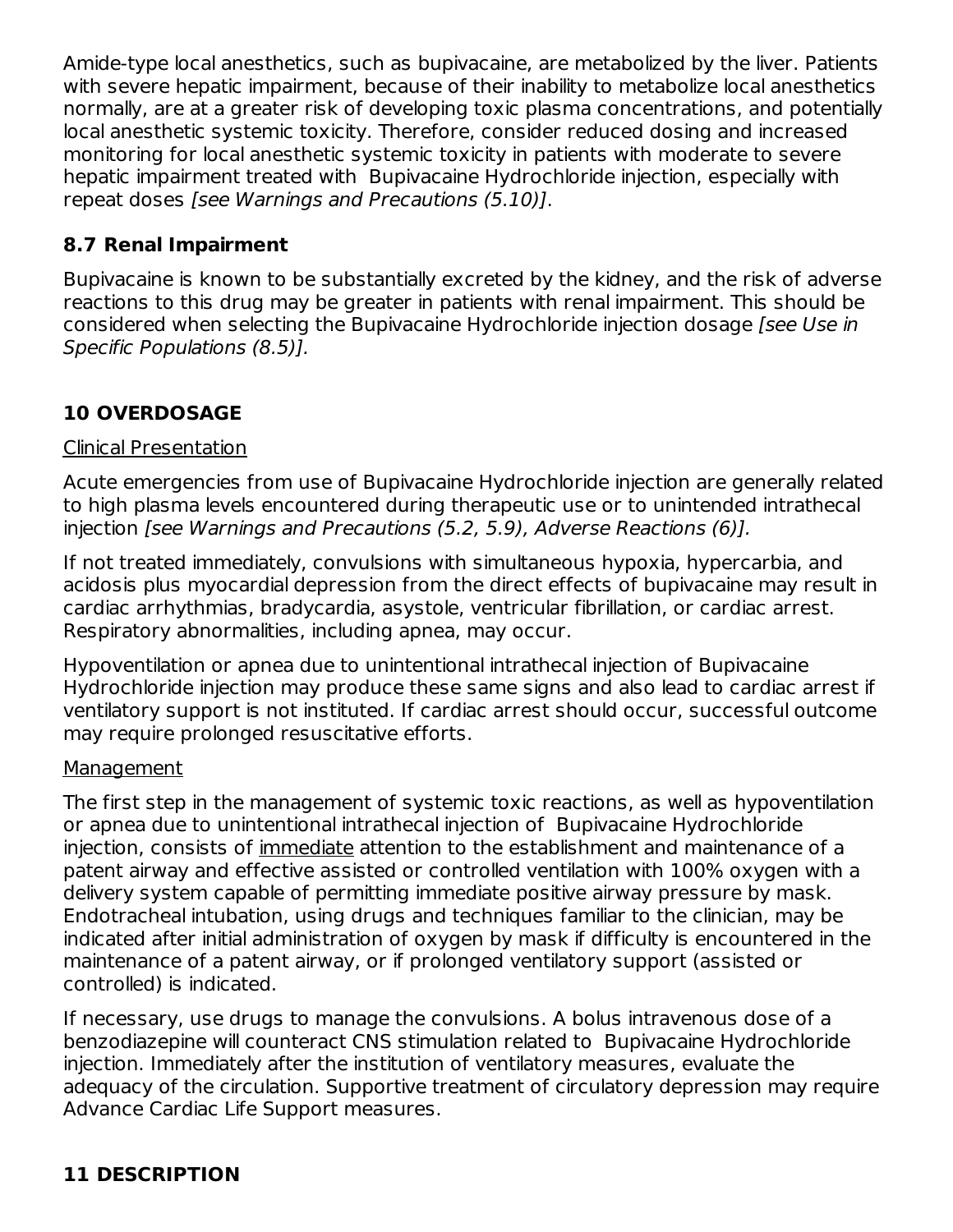Bupivacaine hydrochloride injection, USP contains bupivacaine hydrochloride, an amide local anesthetic, as the active pharmaceutical ingredient. The route of administration for Bupivacaine Hydrochloride injection is by injection, for infiltration, perineural, caudal, epidural, or retrobulbar use. Multiple-dose vials contain methylparaben [see Warnings and Precautions (5.4)].

Bupivacaine hydrochloride is 2-piperidinecarboxamide, 1-butyl-N-(2,6-dimethylphenyl)-, monohydrochloride, monohydrate. It is a white crystalline powder that is freely soluble in 95 percent ethanol, soluble in water, and slightly soluble in chloroform or acetone. It has the following structural formula:



Bupivacaine hydrochloride injection, USP is a clear and colorless sterile isotonic solution. Each mL contains 2.5 mg or 5 mg of bupivacaine hydrochloride (equivalent to 2.22 mg or 4.44 mg of bupivacaine, respectively), sodium chloride for isotonicity, sodium hydroxide or hydrochloric acid to adjust the pH between 4 and 6.5, in water for injection.

For the Multiple-dose vials, each mL also contains 1 mg methylparaben as preservative.

### **12 CLINICAL PHARMACOLOGY**

### **12.1 Mechanism of Action**

Bupivacaine blocks the generation and the conduction of nerve impulses, presumably by increasing the threshold for electrical excitation in the nerve, by slowing the propagation of the nerve impulse, and by reducing the rate of rise of the action potential. In general, the progression of anesthesia is related to the diameter, myelination, and conduction velocity of affected nerve fibers. Clinically, the order of loss of nerve function is as follows: (1) pain, (2) temperature, (3) touch, (4) proprioception, and (5) skeletal muscle tone.

Epinephrine is a vasoconstrictor added to bupivacaine to slow absorption into the general circulation and thus prolong maintenance of an active tissue concentration.

### **12.2 Pharmacodynamics**

Systemic absorption of bupivacaine produces effects on the cardiovascular system and CNS. At blood concentrations achieved with normal therapeutic doses, changes in cardiac conduction, excitability, refractoriness, contractility, and peripheral vascular resistance are minimal. However, toxic blood concentrations depress cardiac conduction and excitability, which may lead to atrioventricular block, ventricular arrhythmias, and cardiac arrest, sometimes resulting in fatalities. In addition, myocardial contractility is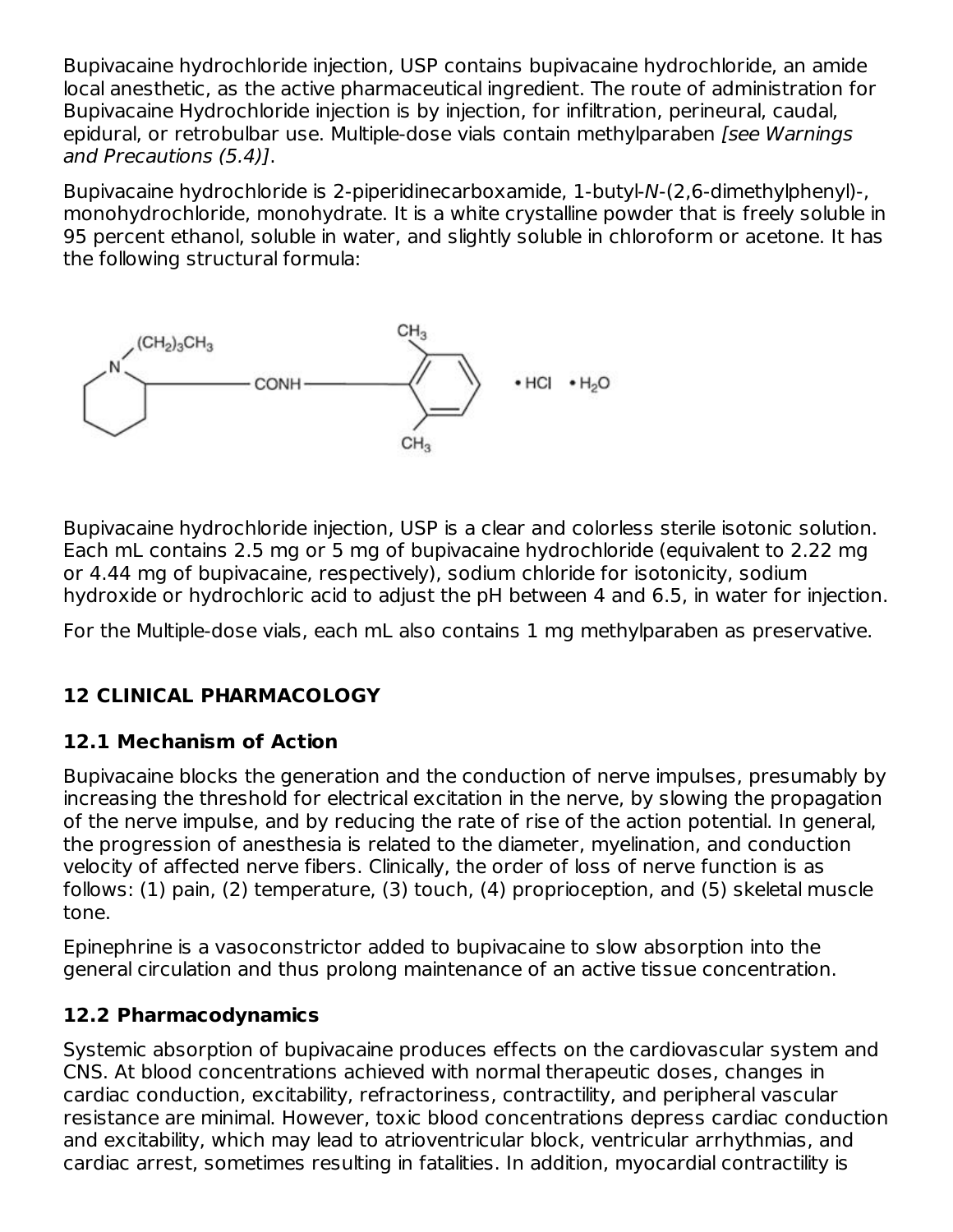depressed and peripheral vasodilation occurs, leading to decreased cardiac output and arterial blood pressure. These cardiovascular changes are more likely to occur after unintended intravascular injection of bupivacaine [see Warnings and Precautions (5.9)].

Following systemic absorption, bupivacaine can produce CNS stimulation, CNS depression, or both. Apparent central stimulation is manifested as restlessness, tremors, and shivering, progressing to convulsions, followed by CNS depression and coma progressing ultimately to respiratory arrest. However, bupivacaine has a primary depressant effect on the medulla and on higher centers. The depressed stage may occur without a prior excited state.

The duration of local anesthesia after administration of Bupivacaine Hydrochloride injection is longer than that observed after administration of other commonly used short-acting local anesthetics. There appears to be period of analgesia that persists after the resolution of the block and return of sensation.

The onset of action following dental injections is usually 2 to 10 minutes and may last up to 7 hours.

### **12.3 Pharmacokinetics**

Systemic plasma levels of bupivacaine following administration of Bupivacaine Hydrochloride injection do not correlate with local efficacy.

#### Absorption

The rate of systemic absorption of bupivacaine is dependent upon the total dose and concentration of drug administered, the route of administration, the vascularity of the administration site, and the presence or absence of epinephrine in the anesthetic solution. A dilute concentration of epinephrine (1:200,000) usually reduces the rate of absorption and peak plasma concentration of bupivacaine, permitting the use of moderately larger total doses and sometimes prolonging the duration of action [see Dosage and Administration (2)].

After injection of Bupivacaine Hydrochloride for caudal, epidural, or peripheral nerve block, peak levels of bupivacaine in the blood are reached in 30 to 45 minutes, followed by a decline to insignificant levels during the next three to six hours.

#### **Distribution**

Bupivacaine appears to cross the placenta by passive diffusion. The rate and degree of diffusion is governed by (1) the degree of plasma protein binding, (2) the degree of ionization, and (3) the degree of lipid solubility. Fetal/ maternal ratios of bupivacaine appear to be inversely related to the degree of plasma protein binding, because only the free, unbound drug is available for placental transfer. Bupivacaine with a high protein binding capacity (95%) has a low fetal/maternal ratio (0.2 to 0.4). The extent of placental transfer is also determined by the degree of ionization and lipid solubility of the drug. Lipid soluble, nonionized drugs readily enter the fetal blood from the maternal circulation.

Depending upon the route of administration, bupivacaine is distributed to some extent to all body tissues, with high concentrations found in highly perfused organs such as the liver, lungs, heart, and brain.

Pharmacokinetic studies on the plasma profile of bupivacaine after direct intravenous injection (Bupivacaine Hydrochloride Injection is not approved for intravenous use)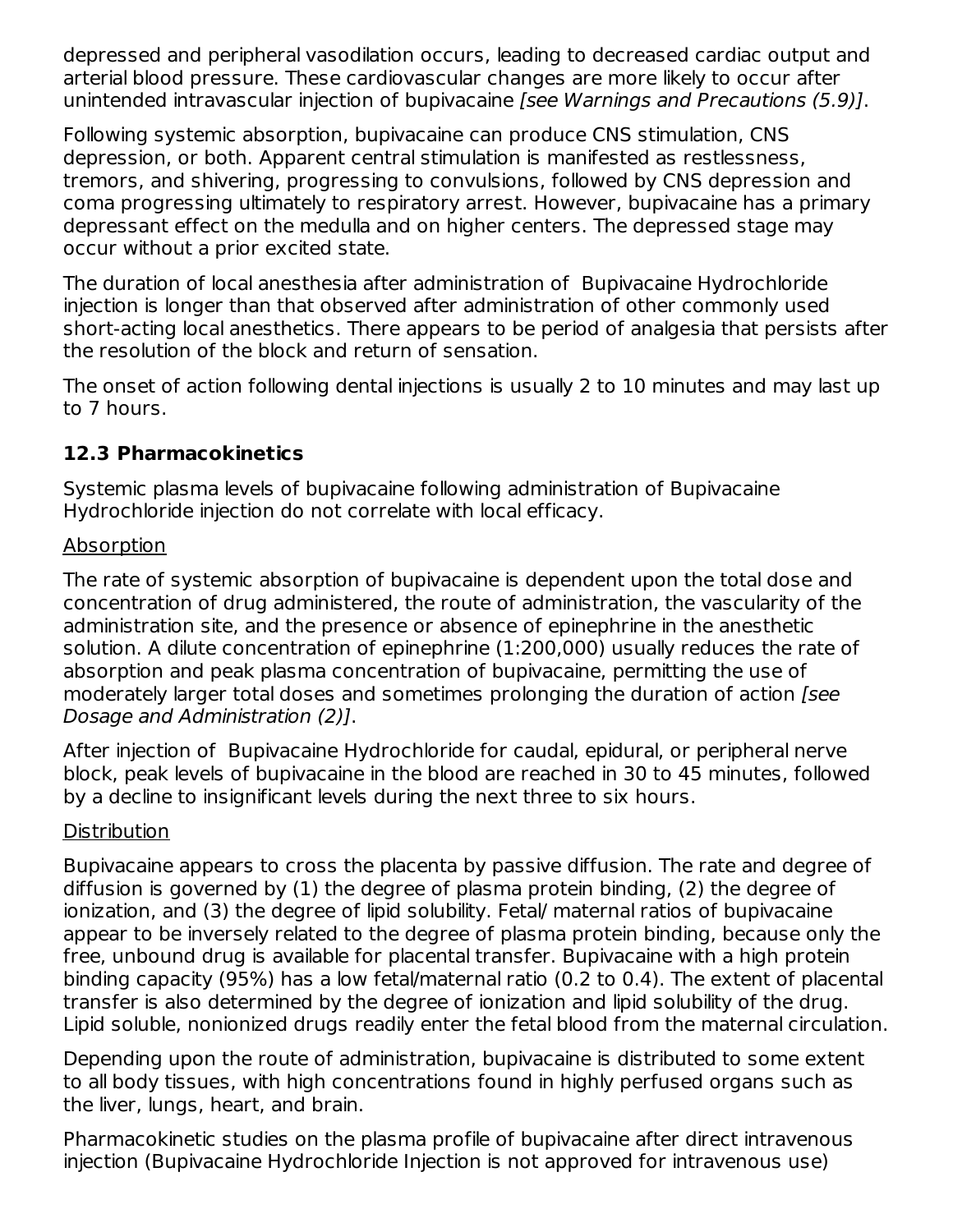suggest a three-compartment open model. The first compartment is represented by the rapid intravascular distribution of the drug. The second compartment represents the equilibration of the drug throughout the highly perfused organs such as the brain, myocardium, lungs, kidneys, and liver. The third compartment represents an equilibration of the drug with poorly perfused tissues, such as muscle and fat.

#### Elimination

The half-life of bupivacaine in adults is 2.7 hours.

#### Metabolism

Amide-type local anesthetics such as bupivacaine are metabolized primarily in the liver via conjugation with glucuronic acid. Pipecoloxylidine is the major metabolite of bupivacaine. The elimination of drug from tissue distribution depends largely upon the availability of binding sites in the circulation to carry it to the liver where it is metabolized.

#### Excretion

The kidney is the main excretory organ for most local anesthetics and their metabolites. Urinary excretion is affected by urinary perfusion and factors affecting urinary pH. Only 6% of bupivacaine is excreted unchanged in the urine.

#### Specific Populations

#### Geriatric Patients

Elderly patients exhibited higher peak plasma concentrations than younger patients following administration of Bupivacaine Hydrochloride Injection The total plasma clearance was decreased in these patients [see Use in Specific Populations (8.5)].

#### Patients with Hepatic Impairment

Various pharmacokinetic parameters of the local anesthetics can be significantly altered by the presence of hepatic disease. Patients with hepatic disease, especially those with severe hepatic disease, may be more susceptible to the potential toxicities of the amidetype local anesthetics [see Use in Specific Populations (8.6)].

#### Patients with Renal Impairment

Various pharmacokinetic parameters of the local anesthetics can be significantly altered by the presence of renal disease, factors affecting urinary pH, and renal blood flow [see Use in Specific Populations (8.5, 8.7)].

### **13 NONCLINICAL TOXICOLOGY**

## **13.1 Carcinogenesis, Mutagenesis, Impairment of Fertility**

### Carcinogenesis

Long-term studies in animals to evaluate the carcinogenic potential of bupivacaine hydrochloride have not been conducted.

### **Mutagenesis**

The mutagenic potential of bupivacaine hydrochloride has not been determined.

Impairment of Fertility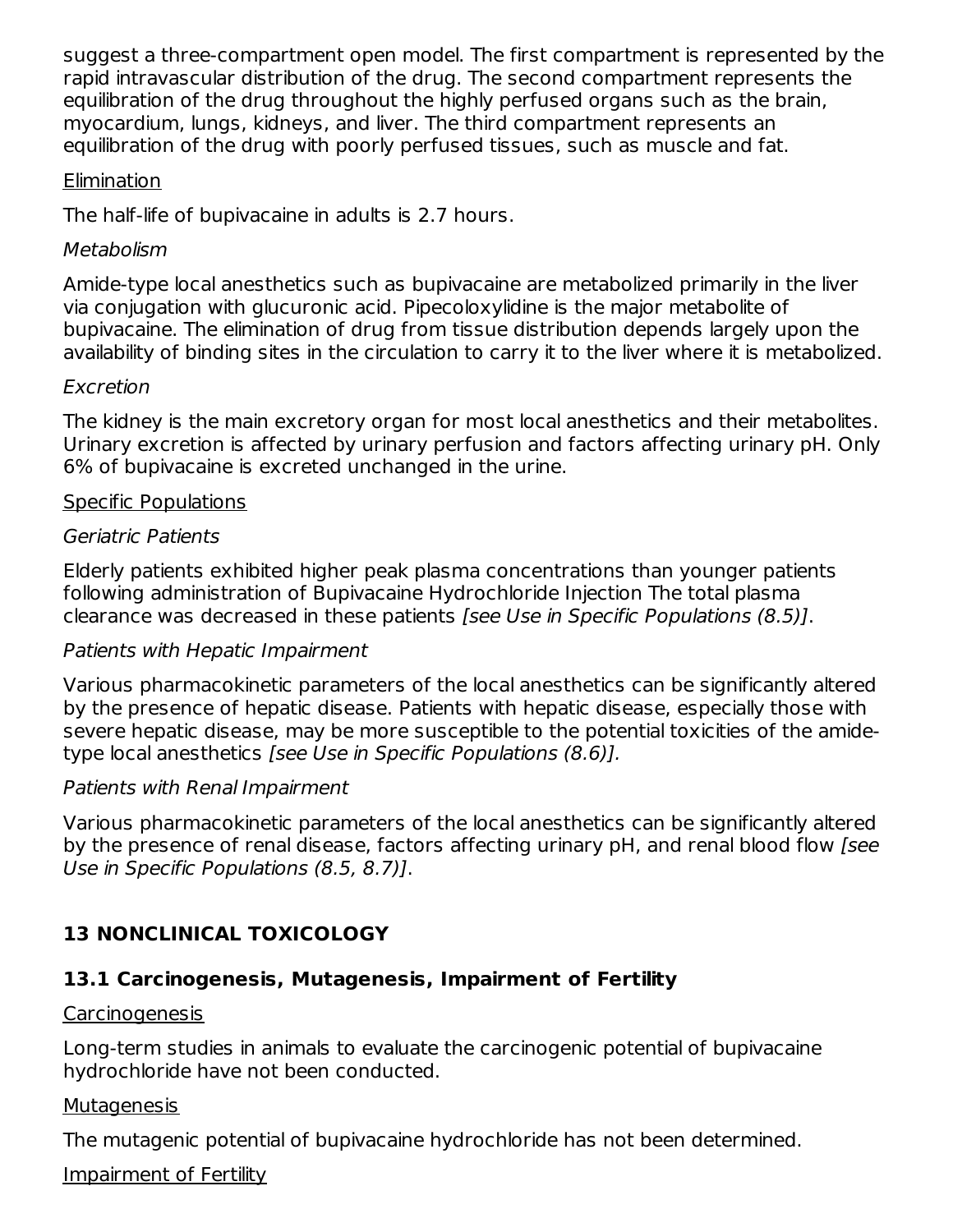The effect of bupivacaine on fertility has not been determined.

### **16 HOW SUPPLIED/STORAGE AND HANDLING**

Store at 20 °C to 25 °C (68 °F to 77 °F); excursions permitted between 15 °C to 30 °C (59 ° F to 86 °F). [See USP Controlled Room Temperature.]

Bupivacaine hydrochloride injection, USP ―Solutions of Bupivacaine hydrochloride injection, USP may be autoclaved. Autoclave at 15-pound pressure, 121 °C (250 °F) for 15 minutes. Protect from light. This product is clear and colorless. Do not use the solution if it is discolored or if it contains a precipitate.

| <b>NDC No.</b> | <b>Container</b>                                          | <b>Fill</b>  | Quantity                                                      |
|----------------|-----------------------------------------------------------|--------------|---------------------------------------------------------------|
|                |                                                           |              | $[0.25\%$ — Contains 2.5 mg bupivacaine hydrochloride per mL. |
|                | 0143-9328-10 Multiple Dose Vial                           |              | 50 mL Carton of 10 vials                                      |
|                | $0.5\%$ — Contains 5 mg bupivacaine hydrochloride per mL. |              |                                                               |
|                | 0143-9329-10 Multiple Dose Vial                           | <b>50 mL</b> | Carton of 10 vials                                            |

### **17 PATIENT COUNSELING INFORMATION**

#### Allergic-Type Reactions

Assess if the patient has had allergic-type reactions to amide-type local anesthetics or to other formulation ingredients, such as the antimicrobial preservative methylparaben contained in multiple-dose vials [see Contraindications (4)].

#### Temporary Loss of Sensation and Motor Activity After Caudal or Epidural Anesthesia

When appropriate, patients should be informed in advance that they may experience temporary loss of sensation and motor activity, usually in the lower half of the body, following proper administration of caudal or epidural anesthesia.

#### Instructions After Dental Injection of Bupivacaine Hydrochloride injection

Advise patients receiving dental injections of Bupivacaine Hydrochloride injection not to chew solid foods or to test the anesthetized area by biting or probing until anesthesia has worn off (up to 7 hours) [see Warnings and Precautions (5.16)].

#### Methemoglobinemia

Inform patients that use of local anesthetics may cause methemoglobinemia, a serious condition that must be treated promptly. Advise patients or caregivers to seek immediate medical attention if they or someone in their care experience the following signs or symptoms: pale, gray, or blue colored skin (cyanosis); headache; rapid heart rate; shortness of breath; lightheadedness; or fatigue [see Warnings and Precautions (5.3)].

#### **Manufactured by:**

HIKMA FARMACÊUTICA (PORTUGAL), S.A.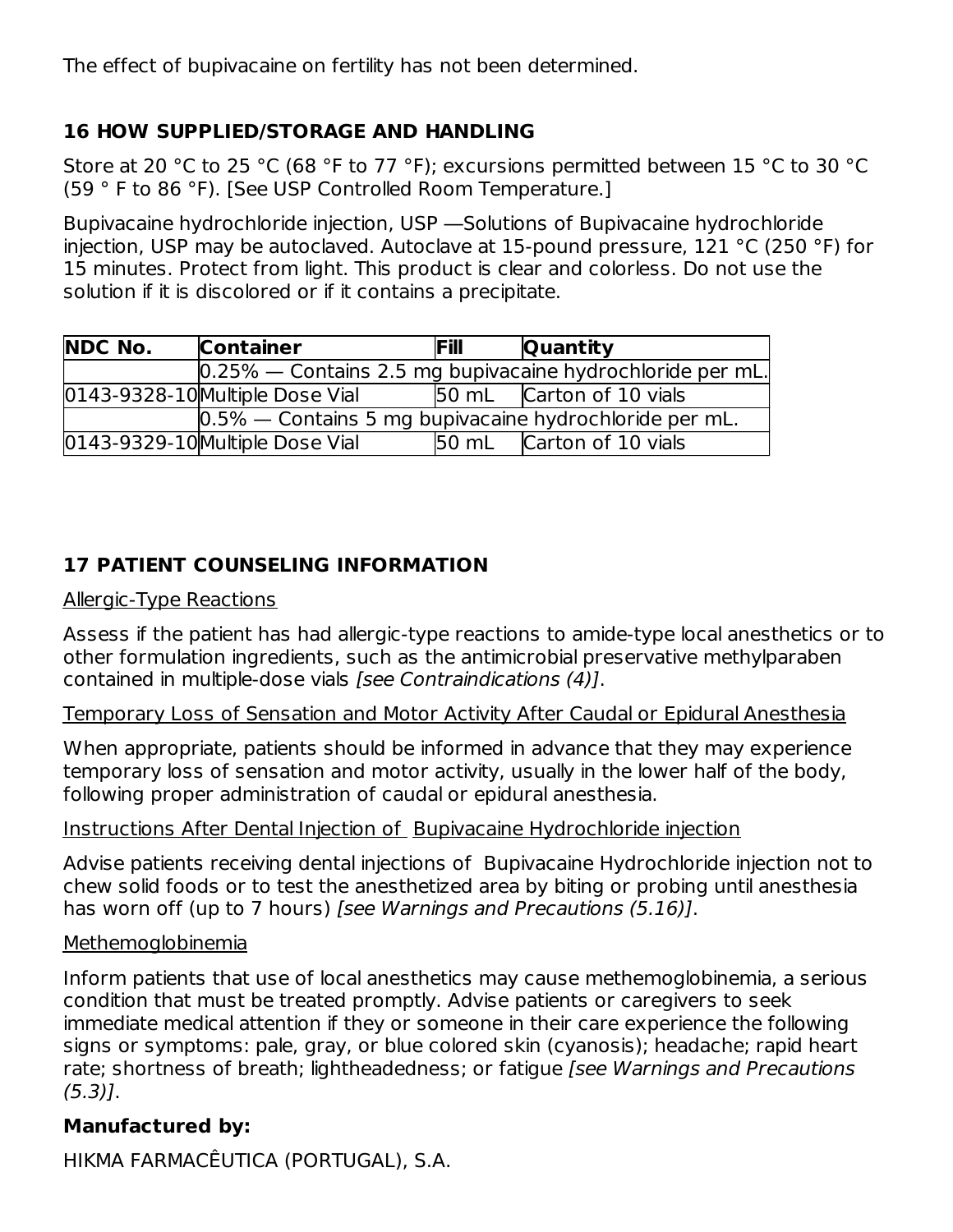Estrada do Rio da Mó, 8, 8A e 8B – Fervença – 2705-906 Terrugem SNT, PORTUGAL

#### **Distributed by:**

Hikma Pharmaceuticals USA Inc. Berkeley Heights, NJ 07922 Revised: February 2021 PIN434-WES/5

### **PRINCIPAL DISPLAY PANEL**

NDC 0143-**9328**-01 Rx only

50 mL Multiple-Dose Vial

**Bupivacaine HCl Injection, USP 0.25%**

**125 mg per 50 mL**

**(2.5 mg/mL)**

**For Infiltration and Nerve Block**

**Not for Caudal, Epidural, or Spinal Anesthesia**

#### **Preservative Added**



NDC 0143-**9328**-10 Rx only **Bupivacaine HCl Injection, USP 0.25% 125 mg per 50 mL (2.5 mg/mL) For Infiltration and Nerve Block Not for Caudal, Epidural, or Spinal Anesthesia**

**Preservative Added**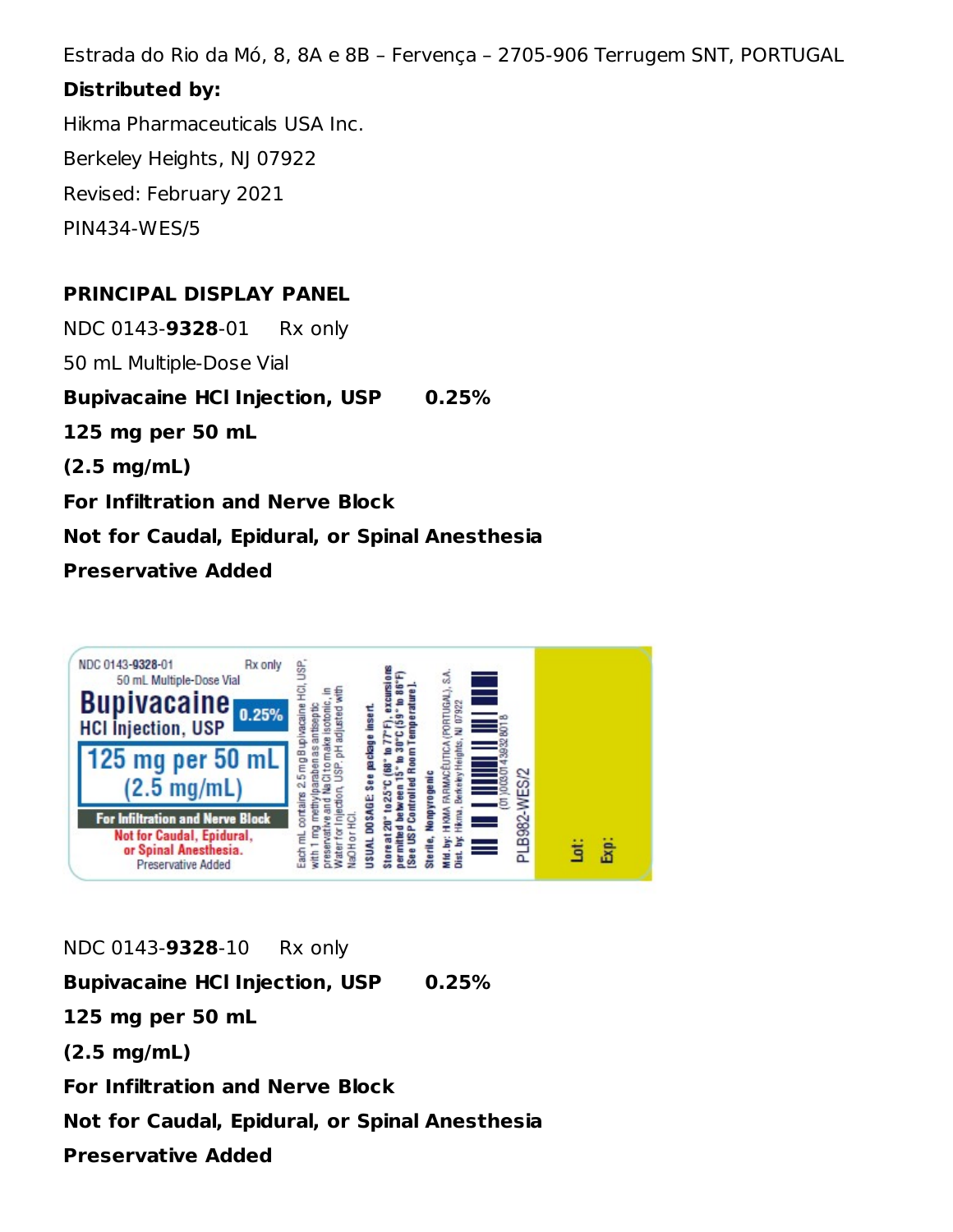

### **PRINCIPAL DISPLAY PANEL**

NDC 0143-**9329**-01 Rx only

50 mL Multiple-Dose Vial

**Bupivacaine HCl Injection, USP 0.5%**

**250 mg per 50 mL**

**(5 mg/mL)**

**For Nerve Block**

**Not for Caudal, Epidural, or Spinal Anesthesia**

**Preservative Added**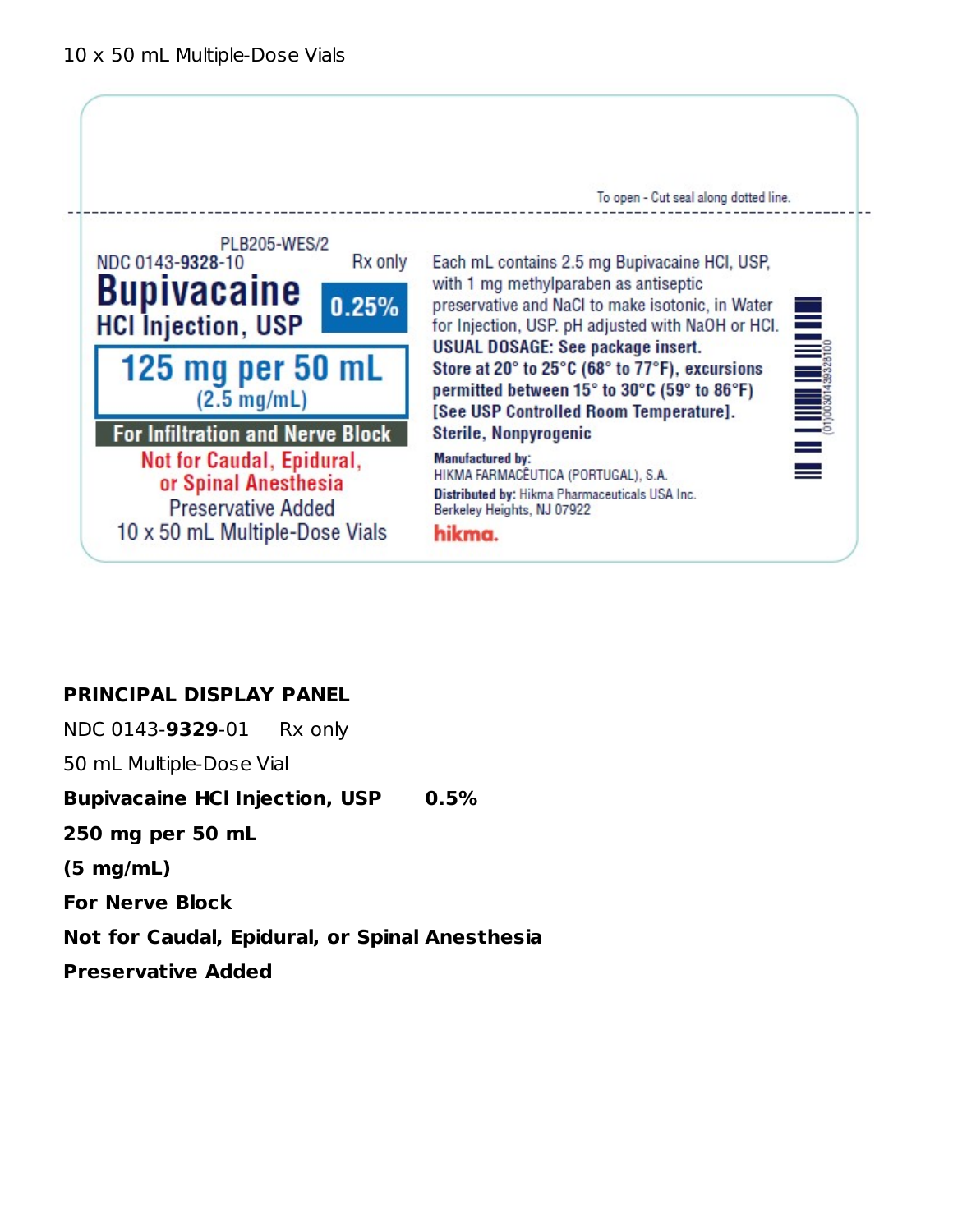

NDC 0143-**9329**-10 Rx only

**Bupivacaine HCl Injection, USP 0.5%**

**250 mg per 50 mL**

**(5 mg/mL)**

**For Nerve Block**

#### **Not for Caudal, Epidural, or Spinal Anesthesia**

### **Preservative Added**

10 x 50 mL Multiple-Dose Vials

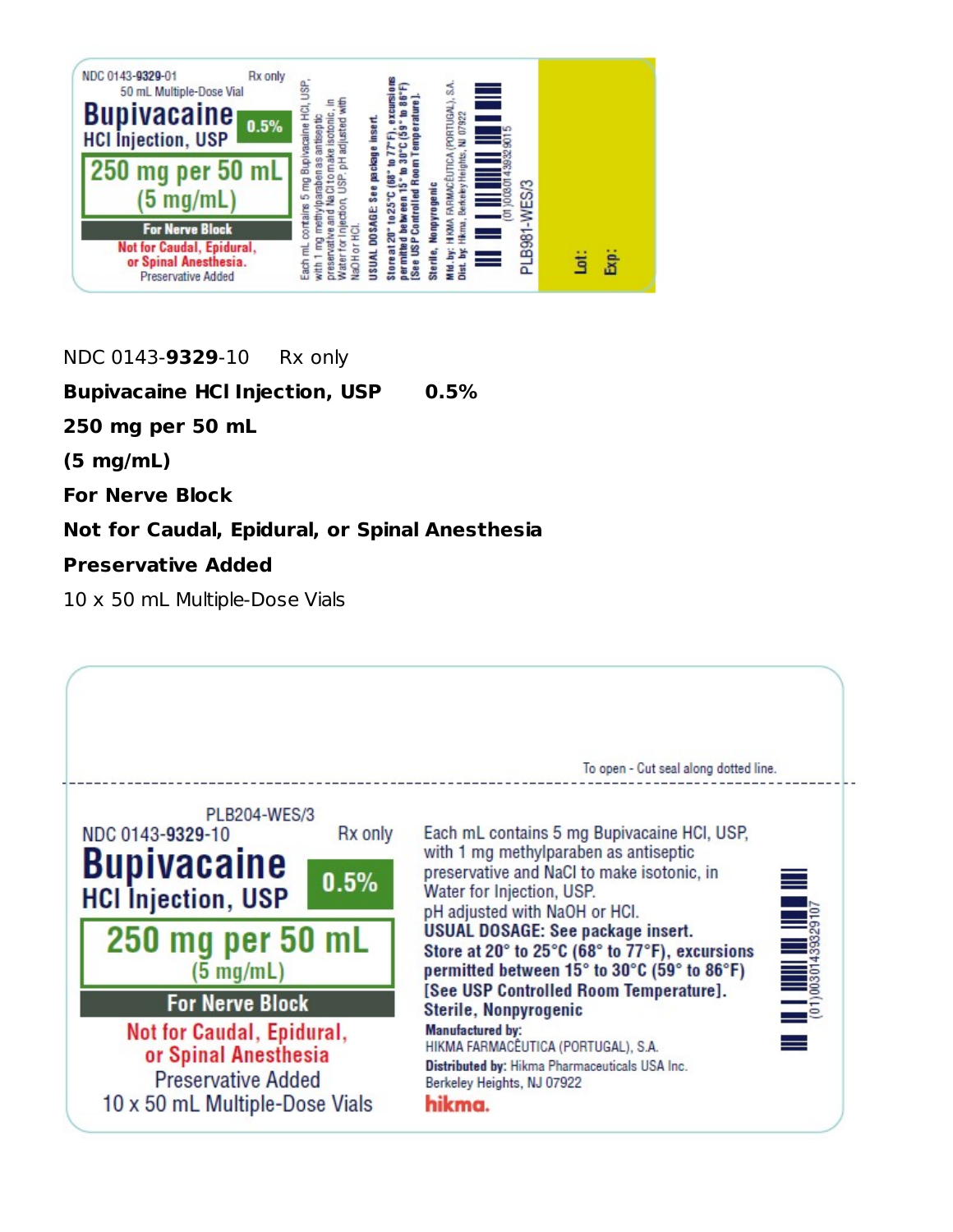## **Representative Serialization Image**



GTIN:00301439329107 SN: 12345678901234 EXP: 12/2099 L0T:0000000.0

| <b>BUPIVACAINE HYDROCHLORIDE</b><br>bupivacaine hydrochloride injection, solution |                                 |                                             |                                                                  |                                                      |                          |                 |                                        |  |  |
|-----------------------------------------------------------------------------------|---------------------------------|---------------------------------------------|------------------------------------------------------------------|------------------------------------------------------|--------------------------|-----------------|----------------------------------------|--|--|
|                                                                                   |                                 |                                             |                                                                  |                                                      |                          |                 |                                        |  |  |
|                                                                                   | <b>Product Information</b>      |                                             |                                                                  |                                                      |                          |                 |                                        |  |  |
|                                                                                   | <b>Product Type</b>             |                                             | HUMAN PRESCRIPTION DRUG                                          | <b>Item Code (Source)</b>                            |                          |                 | NDC:0143-9328                          |  |  |
|                                                                                   | <b>Route of Administration</b>  |                                             | INFILTRATION, PERINEURAL                                         |                                                      |                          |                 |                                        |  |  |
|                                                                                   |                                 |                                             |                                                                  |                                                      |                          |                 |                                        |  |  |
|                                                                                   |                                 | <b>Active Ingredient/Active Moiety</b>      |                                                                  |                                                      |                          |                 |                                        |  |  |
|                                                                                   |                                 |                                             | <b>Ingredient Name</b>                                           |                                                      | <b>Basis of Strength</b> |                 | <b>Strength</b>                        |  |  |
|                                                                                   | - UNII:Y8335394RO)              |                                             | <b>BUPIVACAINE HYDROCHLORIDE (UNII: 7TQO7W3VT8) (BUPIVACAINE</b> | <b>BUPIVACAINE HYDROCHLORIDE</b><br><b>ANHYDROUS</b> |                          |                 | 2.5 <sub>mg</sub><br>in $1 \text{ mL}$ |  |  |
|                                                                                   |                                 |                                             |                                                                  |                                                      |                          |                 |                                        |  |  |
|                                                                                   | <b>Inactive Ingredients</b>     |                                             |                                                                  |                                                      |                          |                 |                                        |  |  |
|                                                                                   |                                 |                                             | <b>Ingredient Name</b>                                           |                                                      |                          | <b>Strength</b> |                                        |  |  |
|                                                                                   | <b>WATER (UNII: 059QF0KO0R)</b> |                                             |                                                                  |                                                      |                          |                 |                                        |  |  |
|                                                                                   |                                 | SODIUM CHLORIDE (UNII: 451W47IQ8X)          |                                                                  |                                                      | 8.6 mg in 1 mL           |                 |                                        |  |  |
|                                                                                   |                                 | <b>METHYLPARABEN (UNII: A2I8C7HI9T)</b>     |                                                                  |                                                      | 1 mg in 1 mL             |                 |                                        |  |  |
|                                                                                   |                                 | <b>HYDROCHLORIC ACID (UNII: QTT17582CB)</b> |                                                                  |                                                      |                          |                 |                                        |  |  |
|                                                                                   |                                 | <b>SODIUM HYDROXIDE (UNII: 55X04QC32I)</b>  |                                                                  |                                                      |                          |                 |                                        |  |  |
|                                                                                   |                                 |                                             |                                                                  |                                                      |                          |                 |                                        |  |  |
|                                                                                   | <b>Packaging</b>                |                                             |                                                                  |                                                      |                          |                 |                                        |  |  |
| #                                                                                 | <b>Item Code</b>                |                                             | <b>Package Description</b>                                       | <b>Marketing Start</b><br><b>Date</b>                |                          |                 | <b>Marketing End</b><br><b>Date</b>    |  |  |
| 1                                                                                 | NDC:0143-<br>9328-10            | 10 in 1 CARTON                              |                                                                  | 02/11/2021                                           |                          |                 |                                        |  |  |
|                                                                                   | $\frac{NDC:0143}{2}$<br>9328-01 | <b>Combination Product</b>                  | 50 mL in 1 VIAL, MULTI-DOSE; Type 0: Not a                       |                                                      |                          |                 |                                        |  |  |
|                                                                                   |                                 |                                             |                                                                  |                                                      |                          |                 |                                        |  |  |
|                                                                                   |                                 | <b>Marketing Information</b>                |                                                                  |                                                      |                          |                 |                                        |  |  |
|                                                                                   | <b>Marketing</b><br>Category    |                                             | <b>Application Number or Monograph</b><br><b>Citation</b>        | <b>Marketing Start</b><br><b>Date</b>                |                          |                 | <b>Marketing End</b><br>Date           |  |  |
|                                                                                   | <b>ANDA</b>                     | ANDA205141                                  |                                                                  | 02/11/2021                                           |                          |                 |                                        |  |  |
|                                                                                   |                                 |                                             |                                                                  |                                                      |                          |                 |                                        |  |  |

# **BUPIVACAINE HYDROCHLORIDE**